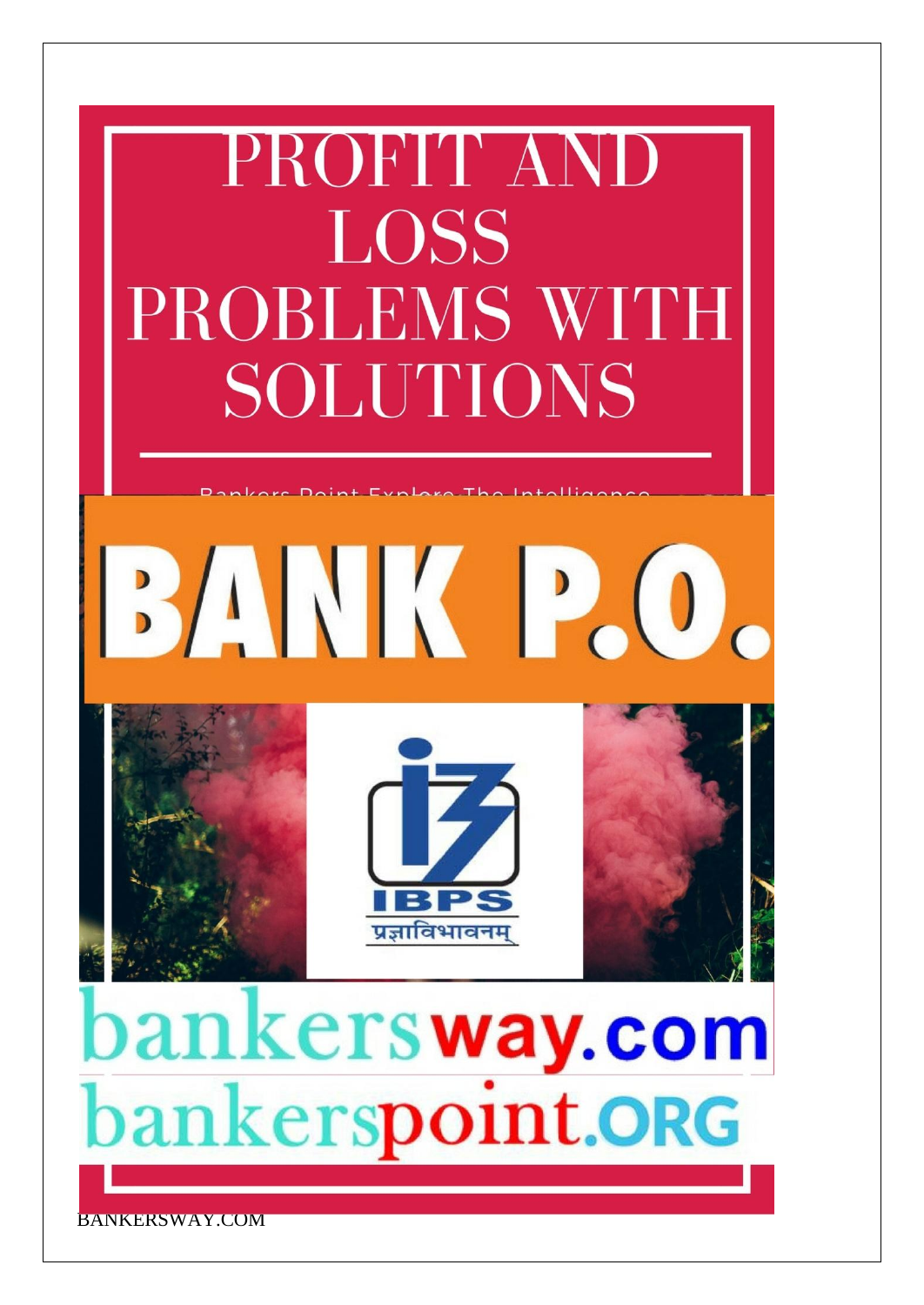# Profit and loss

Profit and loss problems involves various terms like cost price, selling price, marked price etc. Basically, it is a difference between selling price and cost price. Cost price is the price paid to purchase an article or a product or we can say it is a cost incurred in manufacturing an article. Selling price is the price at which a product is sold.

Various profit and loss formulas used in profit and loss:

1) Generally, profit is calculated as: Profit or gain = Selling price $(S.P)$  - Cost price  $(C.P)$ 

2) Similarly, Loss = Cost price - Selling price

3) Gain percentage(%) = Gain  $\times$  100 C.P.

4) Loss percentage(%) =  $\text{Loss} \times 100$ C.P.

5) There is a direct relationship between selling price and cost price:

S.P. = 
$$
\frac{100 + \text{Gain percentage}}{100} \times \text{C.P.}
$$
 (In case of gain)  
S.P. =  $\frac{100 - \text{Loss percentage}}{100} \times \text{C.P.}$  (In case of loss)

## **Example 1:**

If an article is sold at gain of 27%, then by using first formula, you can find that S.P. is 127% of C.P.

Similarly, If an article is sold at loss of 18%, then by using second formula, you can find that S.P. is 82% of C.P.

6) If a person sells two commodities at same prices. On one he gains  $x\%$  and loses  $x\%$  on another, then as a whole he will be in loss and the loss percentage will be equal to:

$$
\frac{(Common gain or loss percentage)^2}{100} = \frac{x^2}{10}
$$

### **Example 2:**

A man bought a horse and a carriage for Rs.3000. He sold the horse at a gain of 20% and the carriage at a loss of 10%, thereby gaining 2% on the whole. Find the cost of the horse.

### **Solution:**

Let the C.P. of the horse be Rs.x, Then, C.P. of the carriage  $=$  Rs.(3000 - x) 20% of x - 10% of  $(3000 - x) = 2%$  of 3000  $\frac{x}{5}$  3000 −  $\frac{x}{5}$   $\frac{3000 - x}{10} = 60$  $2x - 3000 + x = 600$  $3x = 3600$ 

BANKERSWAY.COM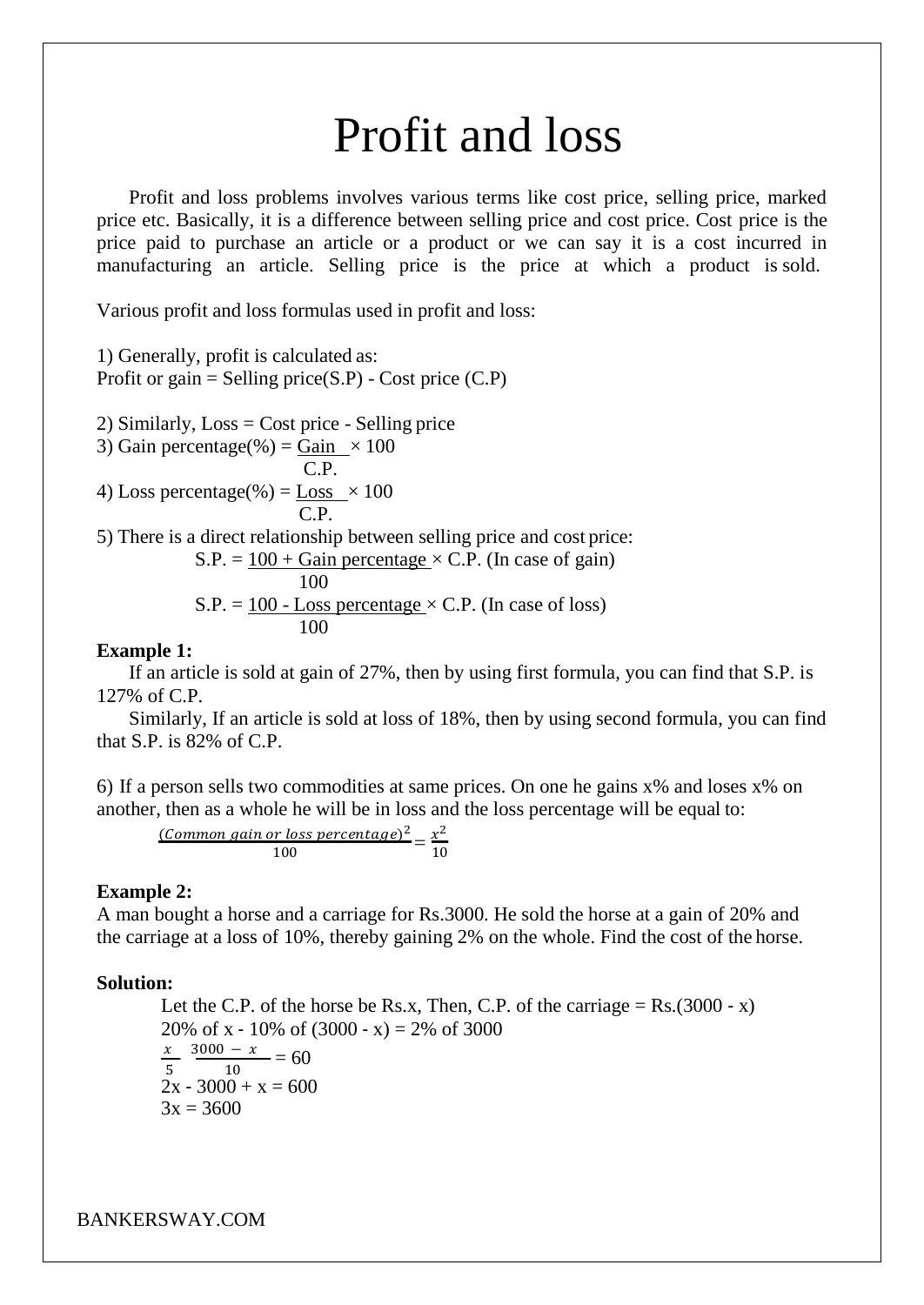$x = 1200$ Hence, C.P. of the horse  $=$  Rs.1200

Note: Here is an example to find gain in case of dishonesty.

**Problem 1:** A dishonest dealer professes to sell his goods at cost price but he uses a weigh 960 grams for 1 kg. How to calculate gain percentage?

**Solution:**

Gain percentage = Error  $\times 100 = \frac{40}{960} \times 100$  (Ans in %) True value - Error

### **PROBLEMS**

- 1) A man buys a cycle for Rs.1400 and sells it at a loss of 15%. What is the selling price of the cycle? a) Rs.1090 b) Rs.1160 c) Rs.1190 d) Rs1202 e) None of these 2) When a commodity is sold for Rs.34.80. there is a loss of 25%. What is the cost
- price of the commodity?

| a) Rs.26.10 | b) $Rs.43$       | c) $Rs.43.20$ |
|-------------|------------------|---------------|
| d) Rs.46.40 | e) None of these |               |

- 3) Sam purchased 20 dozens of toys at the rate of Rs.375 per dozen. He sold each one of them at the rate of Rs.33. What was his percentage profit? a) 3.5 b) 4.5 c) 5.6 d) 6.5 e) None of these
- 4) A fruit seller sells mangoes at the rate of Rs.9 per kg and thereby loses 20%. At what price per kg, he should have sold them to make a profit of 5%? a) Rs.11.81 b) Rs.12 c) Rs.12.25
	- d) Rs.12.31 e) None of these
- 5) A shopkeeper give 12% additional discount on the discounted price, after giving an initial discount of 20% on the labeled price of a radio. If the final sale price of the radio is Rs.704, then what is its labeled price? a) Rs.844.80 b) Rs.929.28 c) Rs.1000 d) Rs.1044.80 e) None of these

6) A man sells two flats at the rate of Rs.1.995 lakhs each. On one he gains 5% and on the other, he loses 5%. His gain or loss percent in the whole transaction is a) 0.25% loss b) 0.25% gain c) 2.5% loss d) 25% loss e) None of these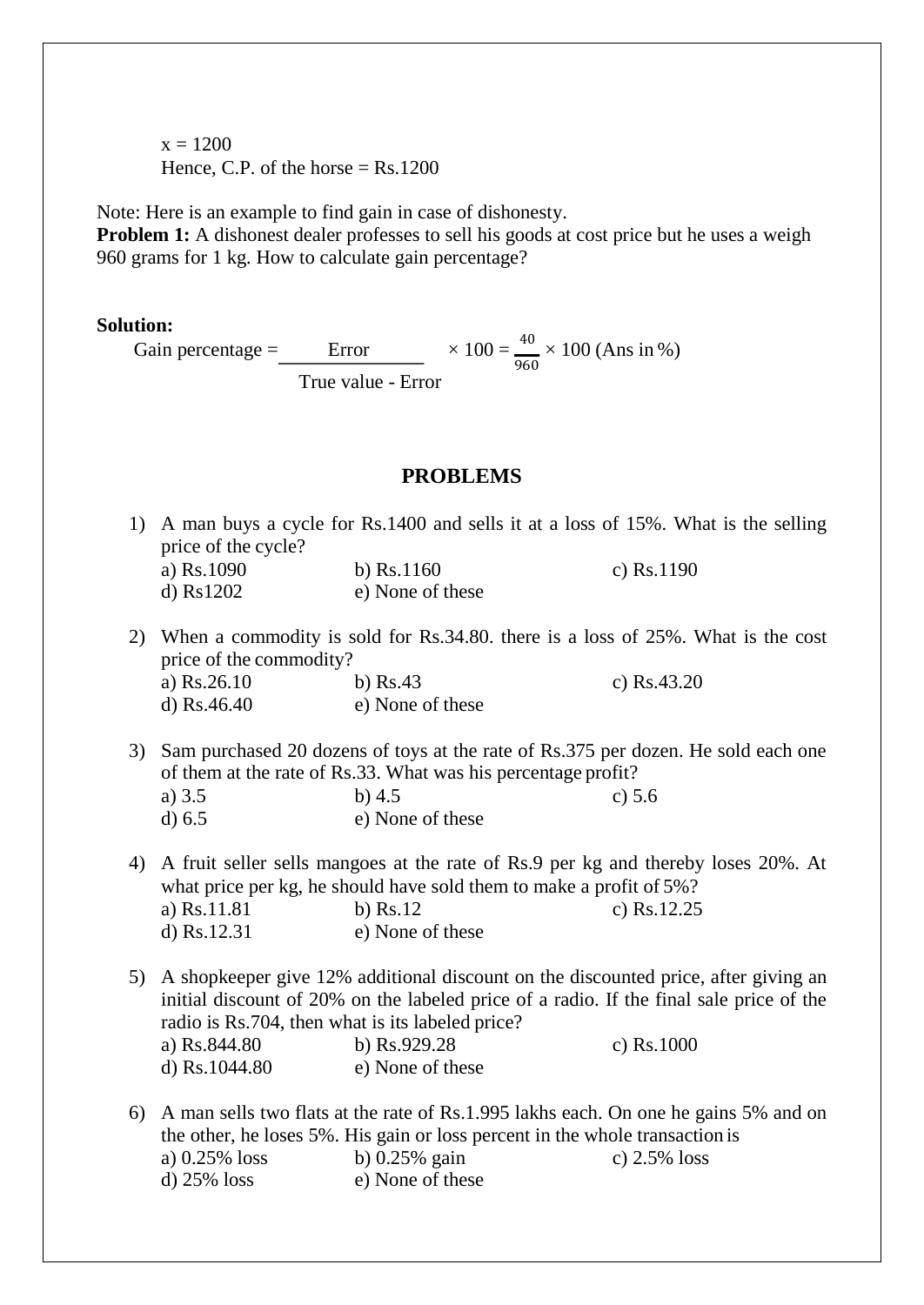| 7) |                                                                                                                                  | Peter purchased a machine for Rs.80,000 and spent Rs.5000 on repair and Rs.1000<br>on transport and sold it with 25% profit. At what price did he sell the machine?        |                  |  |
|----|----------------------------------------------------------------------------------------------------------------------------------|----------------------------------------------------------------------------------------------------------------------------------------------------------------------------|------------------|--|
|    | a) $Rs.1,05,100$                                                                                                                 | b) $Rs.1,06,250$                                                                                                                                                           | c) $Rs.1,07,500$ |  |
|    | d) $Rs.1,17,500$                                                                                                                 | e) None of these                                                                                                                                                           |                  |  |
|    |                                                                                                                                  | 8) A shopkeeper expects a gain of 22- $\frac{1}{2}$ % on his cost price. If in a week, his sale was                                                                        |                  |  |
|    | of Rs.392, what was his profit?                                                                                                  |                                                                                                                                                                            |                  |  |
|    | a) Rs.18.20                                                                                                                      | b) $Rs.70$                                                                                                                                                                 | c) $Rs.72$       |  |
|    | d) Rs.88.25                                                                                                                      | e) None of these                                                                                                                                                           |                  |  |
|    | price of the pen is                                                                                                              | 9) By selling a pen for Rs.15, a man loses one sixteenth of what it costs him. The cost                                                                                    |                  |  |
|    | a) Rs.16                                                                                                                         | b) $Rs.18$                                                                                                                                                                 | c) $Rs.20$       |  |
|    | $d)$ Rs.21                                                                                                                       | e) None of these                                                                                                                                                           |                  |  |
|    |                                                                                                                                  | 10) A shopkeeper professes to sell his goods at cost price but uses a weight of 800 gm<br>instead of kilogram weight. Thus, he make a profit of                            |                  |  |
|    | a) 20%                                                                                                                           | b) 22%                                                                                                                                                                     | c) $25%$         |  |
|    | d) Data inadequate                                                                                                               | e) None of these                                                                                                                                                           |                  |  |
|    |                                                                                                                                  |                                                                                                                                                                            |                  |  |
|    | earn on the original price?                                                                                                      | 11) Samant bought a microwave oven and paid 10% less than the original price. He sold<br>it with 30% profit on the price he had paid. What percentage of profit did Samant |                  |  |
|    | a) 17%                                                                                                                           | b) 20%                                                                                                                                                                     | c) $27%$         |  |
|    | $d)$ 32%                                                                                                                         | e) None of these                                                                                                                                                           |                  |  |
|    | 12) If a man reduces the selling price of a fan from Rs.400 to Rs.380, his loss increases<br>by 2%. The cost price of the fan is |                                                                                                                                                                            |                  |  |
|    | a) Rs.480                                                                                                                        | b) $Rs.500$                                                                                                                                                                | c) $Rs.600$      |  |
|    | d) Rs.1000                                                                                                                       | e) None of these                                                                                                                                                           |                  |  |
|    | percentage of discount allowed to gain 8% is                                                                                     | 13) A shopkeeper fixes the marked price of an item 35% above its cost price. The                                                                                           |                  |  |
|    | a) 20%                                                                                                                           | b) 27%                                                                                                                                                                     | c) $31%$         |  |
|    | $d)$ 43%                                                                                                                         | e) None of these                                                                                                                                                           |                  |  |
|    | the suitcase?                                                                                                                    | 14) Kunal bought a suitcase with 15% discount on the labeled price. He sold the<br>suitcase for Rs.2880 with 20% profit on the labeled price. At what price did he buy     |                  |  |
|    | a) Rs.2040                                                                                                                       | b) Rs.2400                                                                                                                                                                 | c) Rs.2604       |  |
|    | d) Rs.2640                                                                                                                       | e) None of these                                                                                                                                                           |                  |  |
|    | 15) I gain 70 paise on Rs.70. My gain percent is                                                                                 |                                                                                                                                                                            |                  |  |
|    | a) $0.1\%$                                                                                                                       | b) $1\%$                                                                                                                                                                   | c) $7%$          |  |
|    | $d)$ 10%                                                                                                                         | e) None of these                                                                                                                                                           |                  |  |
|    |                                                                                                                                  |                                                                                                                                                                            |                  |  |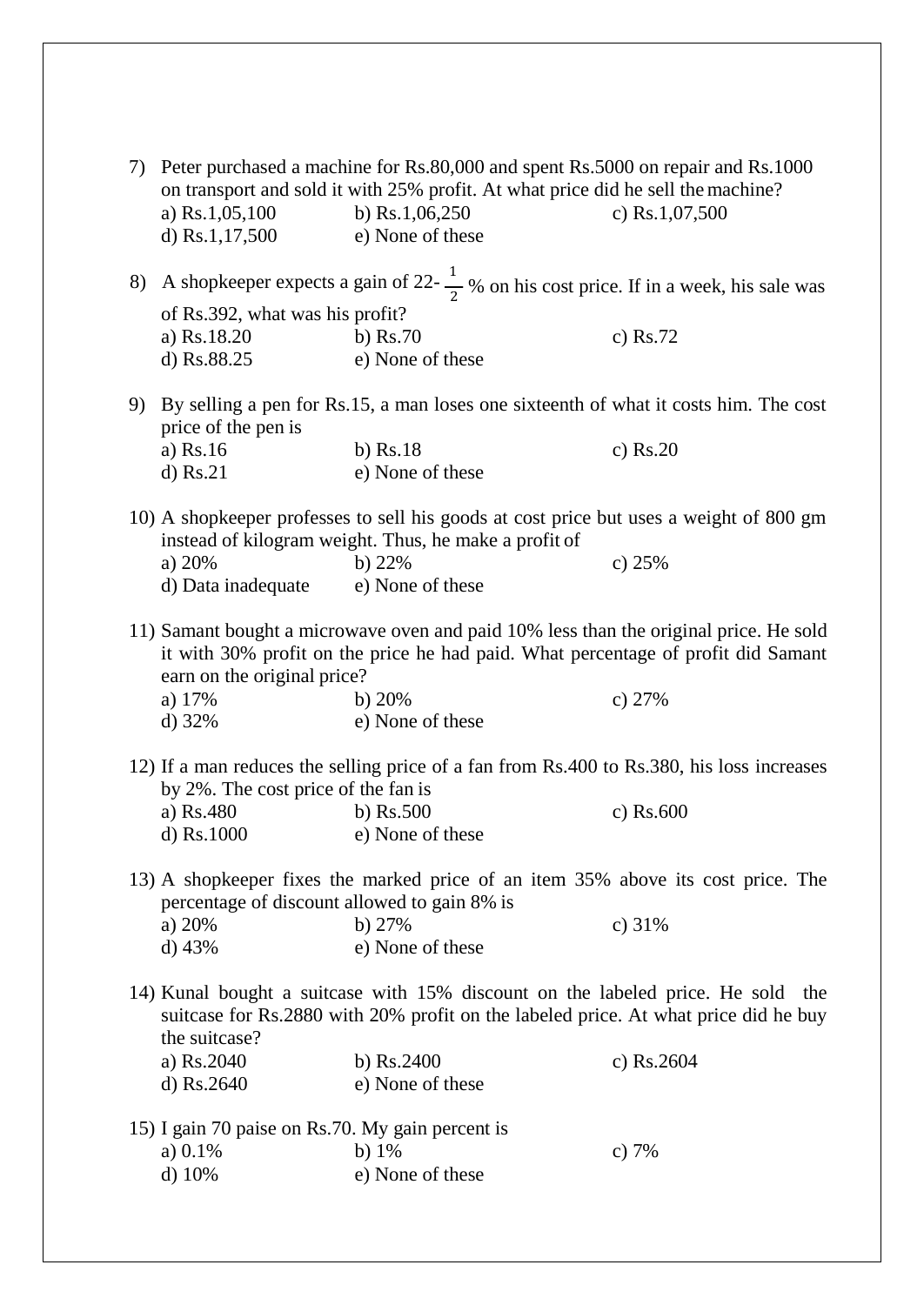|                                                                                                                      | 16) A book was sold for Rs.27.50 with a profit of 10%. If it were sold for Rs.25.75, then<br>what would have been the percentage of profit or loss?                       |          |  |
|----------------------------------------------------------------------------------------------------------------------|---------------------------------------------------------------------------------------------------------------------------------------------------------------------------|----------|--|
| a) $2\%$                                                                                                             | $b)$ 3%                                                                                                                                                                   | c) $4%$  |  |
| d) 5%                                                                                                                | e) None of these                                                                                                                                                          |          |  |
| Find his profit or loss?                                                                                             | 17) A shopkeeper buys 100 eggs at Rs.1.20 per piece. Unfortunately 4 eggs got spoiled<br>during transportation. The shopkeeper sells the remaining eggs at Rs.15 a dozen. |          |  |
| a) Rs.120                                                                                                            | $b)$ 102                                                                                                                                                                  | c) 201   |  |
| $d)$ 121                                                                                                             | e) None of these                                                                                                                                                          |          |  |
|                                                                                                                      | 18) Find the cost price of an article which is sold for Rs.220 at a loss of 12%                                                                                           |          |  |
| a) Rs.225                                                                                                            | $b)$ 250                                                                                                                                                                  | c) $165$ |  |
| d) 260                                                                                                               | e) None of these                                                                                                                                                          |          |  |
| marked price?                                                                                                        | 19) If the cost price of an article is Rs.300 and the percent markup is 20%. What is the                                                                                  |          |  |
| a) 375                                                                                                               | $b)$ 390                                                                                                                                                                  | c) 360   |  |
| $d)$ 310                                                                                                             | e) None of these                                                                                                                                                          |          |  |
| 20) By selling 18 chocolates, a vendor loses the selling price of 2 chocolates. Find his<br>loss percent?            |                                                                                                                                                                           |          |  |
| a) 15%                                                                                                               | b) $5%$                                                                                                                                                                   | c) 8%    |  |
| $d)$ 10%                                                                                                             | e) None of these                                                                                                                                                          |          |  |
| percentage profit?                                                                                                   | 21) A dealer by selling 12 oranges gets the cost price of 15 oranges. What is the                                                                                         |          |  |
| a) $25%$                                                                                                             | b) $15%$                                                                                                                                                                  | c) $18%$ |  |
| d) 20%                                                                                                               | e) None of these                                                                                                                                                          |          |  |
| gain or loss percent?                                                                                                | 22) If the cost price of 15 apples, is same as the selling price of 20 apples. What is the                                                                                |          |  |
| a) 15%                                                                                                               | b) $25%$                                                                                                                                                                  | c) $23%$ |  |
| d) 16%                                                                                                               | e) None of these                                                                                                                                                          |          |  |
|                                                                                                                      | 23) The CP of 21 articles is equal to SP of 18 articles. Find the gain or loss percent?                                                                                   |          |  |
| a) 17%                                                                                                               | b) $16\frac{2}{3}\%$                                                                                                                                                      | c) $18%$ |  |
| d) 20%                                                                                                               | e) None of these                                                                                                                                                          |          |  |
| 24) Find the single discount equivalent to a series discount of 20%, 10% and 5%.<br>b) $32%$<br>a) 31.6%<br>c) $27%$ |                                                                                                                                                                           |          |  |
| d) 30%                                                                                                               | e) None of these                                                                                                                                                          |          |  |
| loss percent?                                                                                                        | 25) A vendor bought bananas at 6 for Rs.10 and sold them at 4 for Rs.6. Find his gain or                                                                                  |          |  |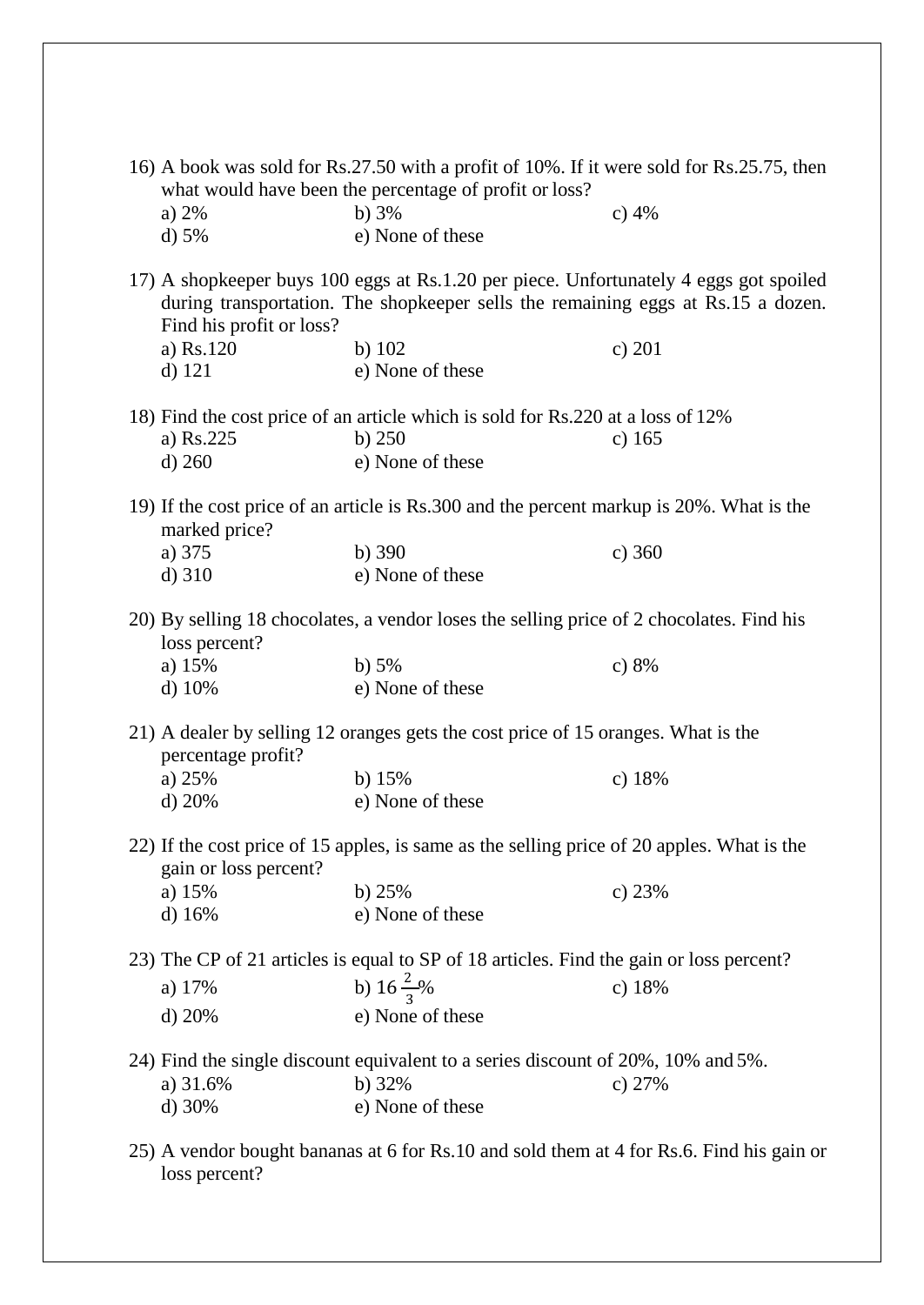| a) 13%   | b) $15%$         | c) $10\%$ |
|----------|------------------|-----------|
| d) $22%$ | e) None of these |           |

26) A dealer sold three-fourth of his articles at a gain of 20% and the remaining at cost price. Find the gain earned by him in the whole transaction.

a) 18% b) 22% c) 15% d) 25% e) None of these

27) A grocer purchased 80 kg of sugar at Rs.13.50 per kg and mixed it with 120 kg sugar at Rs.16 per kg. At what rate should he sell the mixture to gain 16% a) Rs.19 per kg b) Rs,25 per kg c) Rs.17.40 per kg d)  $\text{Rs.19.40}$  per kg e) None of these

28) The price of a jewel, passing through three hands, rises on the whole by 65%. If the first and the second sellers earned 20% and 25% profit respectively, find the percentage profit earned by the third seller? a)  $10\%$  b)  $18\%$  c)  $15\%$ 

d) 16% e) None of these

29) A tradesman sold an article at a loss of 20%. If the selling price had been increased by Rs.100, there would have been a gain of 5%. What was the cost price of the article?

a) Rs.600 b) Rs.700 c) Rs.300 d) Rs.400 e) None of these

30) A trader sells two articles, one at a loss of 10% and another at a profit of 15% but finally there is no loss or gain. If the total sale price of these two articles is Rs.30,000, find the difference between their cost prices: a) Rs.5000 b) Rs.6000 c) Rs.7500

- d) Rs.8800 e) None of these
- 31) A shopkeeper sold an article for Rs.2090.42. Approximately, what will be the percentage profit if he sold that article for Rs.2602.58?
	- a) 15% b) 20% c) 25% d) 30% e) None of these
- 32) A man bought 18 oranges for a rupee and sold them at 12 oranges for a rupee. What is the profit percentage?
	- a) 33.33% b) 50% c) 66.66% d) 48% e) None of these

33) A retailer bought 20 kg tea at a discount of 10%. Besides 1 kg tea was freely offered to him by the wholesaler at the purchase of 20 kg tea. Now he sells all the tea at the marked price to a customer. What is profit percentage of retailer? a) 30% b) 12% c) 16.66%

d) 25% e) None of these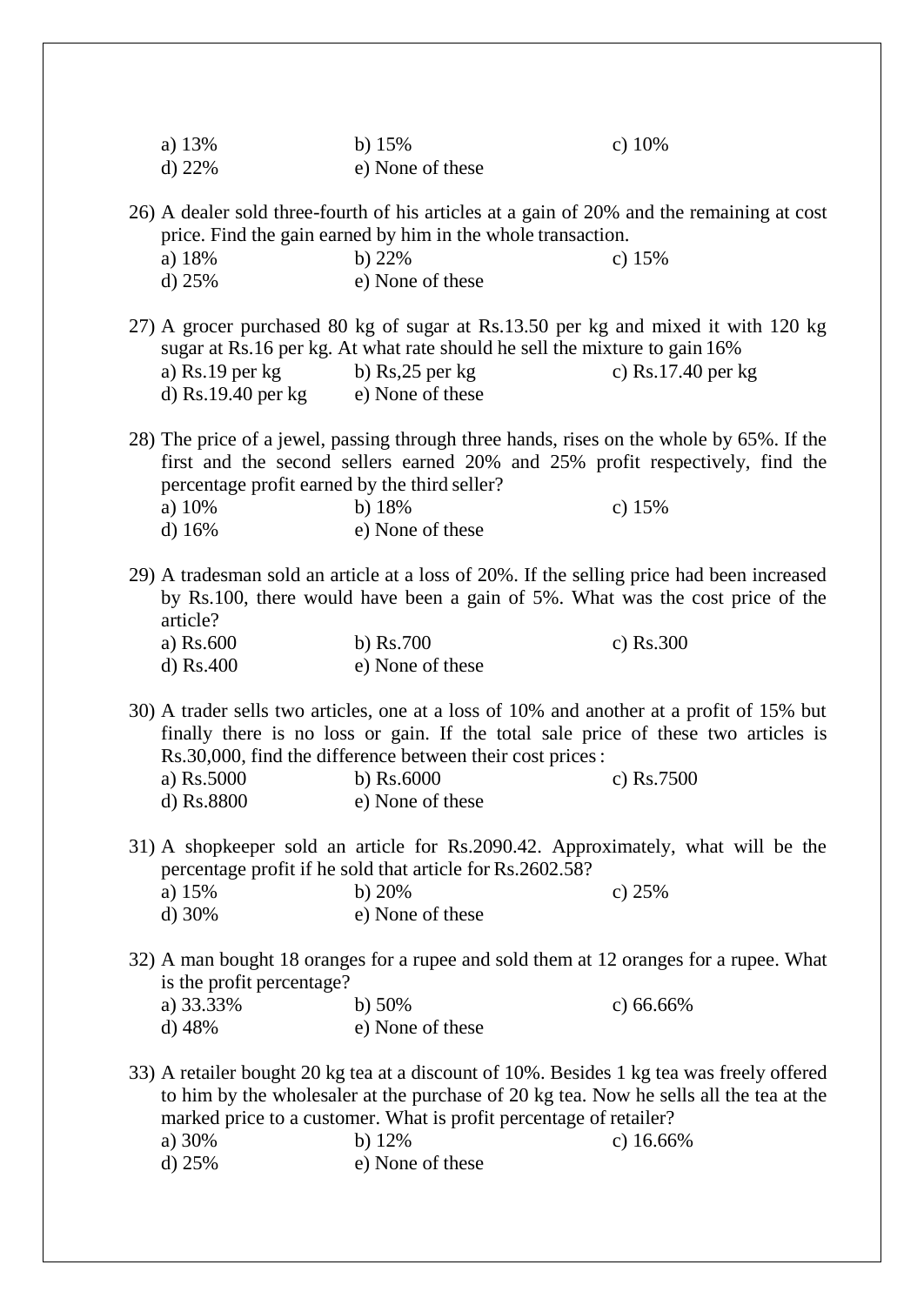- 34) Each of A and B sold their article at Rs.1818 but A incurred a loss of 10% while B gained by 1%. What is the ratio of cost price of the articles of A to that of B? a) 101 : 90 b) 85 : 89 c) 81 : 75 d)  $75 : 81$  e) None of these
- 35) Abhinav saves Rs.25 by getting 6.66% discount on a textbook. What is the amount of money (in Rs.) paid by him? a) 450 b) 350 c) 225
	- d) 375 e) None of these
- 36) A trader sells goods to a customer at a profit of k% over the cost price, besides it he cheats his customer by giving 880 g only instead of 1 kg. Thus, his overall profit percentage is 25%. Find the value of k?

| a) $8.33\%$ | b) $8.25\%$      | c) $10\%$ |
|-------------|------------------|-----------|
| d) $12.52%$ | e) None of these |           |

- 37) DSNL charges a fixed rental of Rs.350 per month. It allows 200 calls free per month. Each call is charged at Rs.1.4 when the number of calls exceeds 200 per month and it charges Rs.1.6 when the number of calls exceeds 400 per month and so on. A customer made 150 calls in February and 250 calls in March. By how much percent the each call is cheaper in March than each call in February? a) 28% b) 25% c) 18.5% d) Data inadequate e) None of these
- 38) Pratibha printers prepares diaries expecting to earn a profit of 40% by selling on the marked price. But during transportation 8% diaries were got spoiled due to at random rain and 32% could be sold only at 75% of the cost price. Thus the remaining 60% diaries could be sold at the expected price. What is the net profit or loss in the whole consignment?

| a) 6%              | b) $10\%$        | c) $8\%$ |
|--------------------|------------------|----------|
| d) Data inadequate | e) None of these |          |

39) At kul-kul petrol pump the operator gives 5% less petrol but he sells it at the cost price. What is his profit in this way? c)  $5.26%$ 

| a) $5\%$   | $D.5.6\%$        |
|------------|------------------|
| d) $4.78%$ | e) None of these |

40) A bookseller procures 40 books for Rs.3200 and sells them at a profit equal to the selling price of 8 books. What is the selling price of one dozen books, if the price of each book is same? c) 1200

| a) 720  | b)960            |
|---------|------------------|
| d) 1440 | e) None of these |

41) Rahul went to purchase a Nokia mobile handset, the shopkeeper told him to pay 20% tax if he asked the bill. Rahul manages to get the discount of 5% on the actual sale price of the mobile and he paid the shopkeeper Rs.3325 without tax. Besides he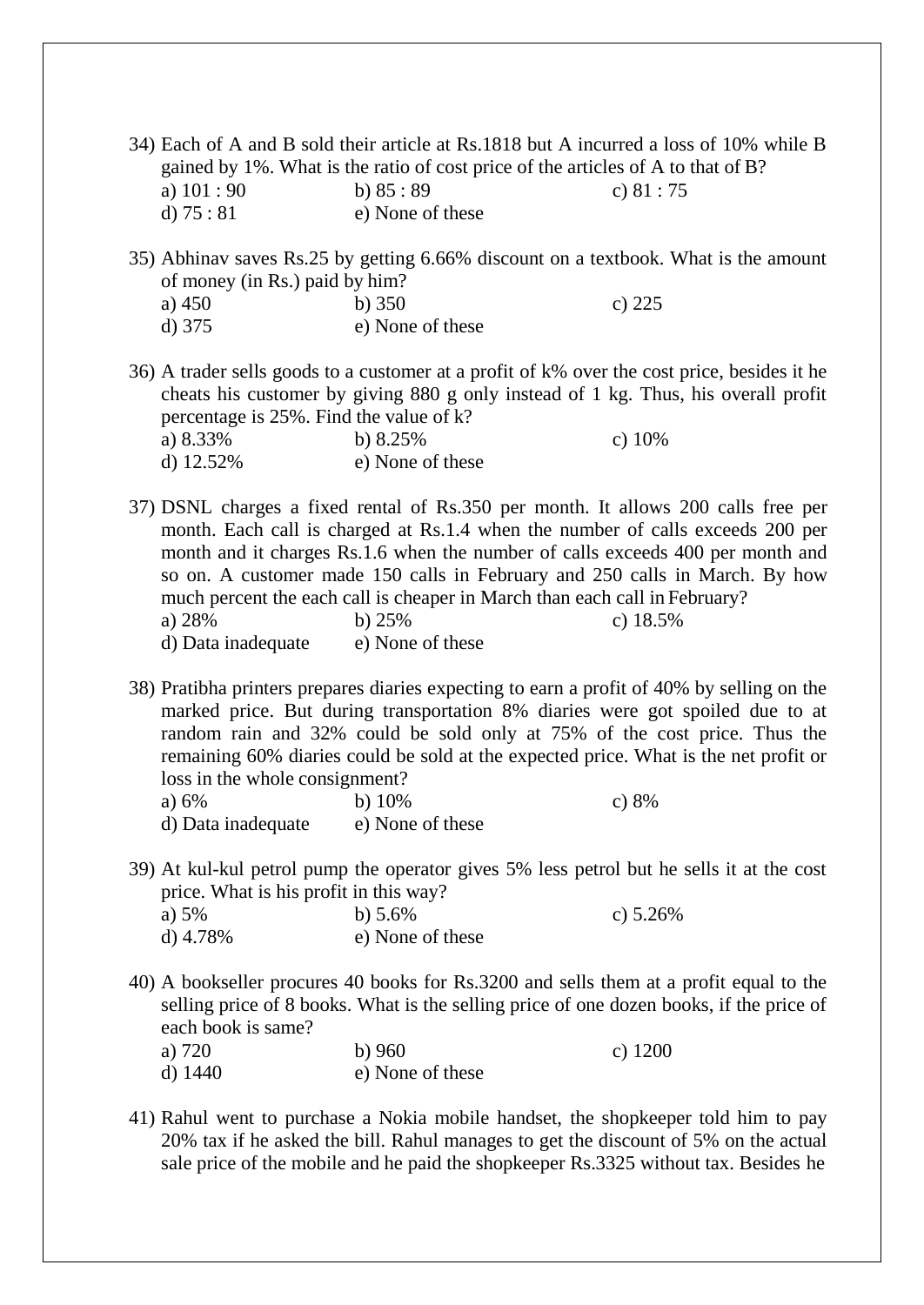|                                              | manages to avoid to pay 20% tax on the already discounted price, what is the                   |                                                                                                                                                                                                                                                                                                                                                           |
|----------------------------------------------|------------------------------------------------------------------------------------------------|-----------------------------------------------------------------------------------------------------------------------------------------------------------------------------------------------------------------------------------------------------------------------------------------------------------------------------------------------------------|
| amount of discount that he has gotten?       |                                                                                                |                                                                                                                                                                                                                                                                                                                                                           |
| a) 750                                       | b) 375                                                                                         | c) 875                                                                                                                                                                                                                                                                                                                                                    |
|                                              | e) None of these                                                                               |                                                                                                                                                                                                                                                                                                                                                           |
| $d)$ 525                                     |                                                                                                |                                                                                                                                                                                                                                                                                                                                                           |
| manufacturing cost of each pen?<br>$a)$ Rs.  | b) $Rs.7.2$                                                                                    | 42) Rotomac produces very fine quality of writing pens. Company knows that on an<br>average 10% of the produced pens are always defective so are rejected before<br>packing. Company promises to deliver 7200 pens to its wholesaler at Rs.10 each. It<br>estimates the overall profit on all the manufactured pens to be 25%. What is the<br>c) $Rs.5.6$ |
| $d)$ Rs. $8$                                 | e) None of these                                                                               |                                                                                                                                                                                                                                                                                                                                                           |
| a) 10% loss<br>d) 11.11% loss                | b) $12.5\%$ loss<br>e) None of these                                                           | 43) A merchant earns 25% profit in general. Once his 25% consignment was abducted<br>forever by some goondas. Trying to compensate his loss he sold the rest amount by<br>increasing his selling price by 20%. What is the new percentage profit or loss?<br>c) $12.5\%$ profit                                                                           |
|                                              |                                                                                                |                                                                                                                                                                                                                                                                                                                                                           |
|                                              |                                                                                                | 44) Alfred buys an old scooter for Rs.4700 and spends Rs.800 on its repairs. If he sells                                                                                                                                                                                                                                                                  |
|                                              | the scooter for Rs.5800, his gain percent is :                                                 |                                                                                                                                                                                                                                                                                                                                                           |
| a) $4\frac{1}{7}\%$                          | b) $5\frac{9}{11}\%$                                                                           | c) $10%$                                                                                                                                                                                                                                                                                                                                                  |
| $d)$ 12%                                     | e) None of these                                                                               |                                                                                                                                                                                                                                                                                                                                                           |
| a) Rs.281.75<br>d) $Rs.350$                  | bought it. If he sold it for Rs.375, what was the cost price?<br>b) Rs.300<br>e) None of these | 45) By selling an article, Michael earned a profit equal to one-fourth of the price he<br>c) Rs.312.50                                                                                                                                                                                                                                                    |
|                                              |                                                                                                |                                                                                                                                                                                                                                                                                                                                                           |
|                                              |                                                                                                | 46) If by selling 110 mangoes, the C.P. of 120 mangoes is realized, the gain percent is :                                                                                                                                                                                                                                                                 |
|                                              | b) $9\frac{1}{9}\%$                                                                            | c) $10\frac{10}{11}\%$                                                                                                                                                                                                                                                                                                                                    |
| a) $9\frac{1}{11}\%$<br>d) $11\frac{1}{9}\%$ | e) None of these                                                                               |                                                                                                                                                                                                                                                                                                                                                           |
|                                              |                                                                                                |                                                                                                                                                                                                                                                                                                                                                           |
| for Rs.18. What is the profit percent?       |                                                                                                | 47) A man bought some fruits at the rate of 16 for Rs.24 and sold them at the rate of 8                                                                                                                                                                                                                                                                   |
| a) $25%$                                     | b) $40%$                                                                                       | c) $50%$                                                                                                                                                                                                                                                                                                                                                  |
| d) 60%                                       | e) None of these                                                                               |                                                                                                                                                                                                                                                                                                                                                           |
|                                              |                                                                                                |                                                                                                                                                                                                                                                                                                                                                           |
| percentage of profit does he make?           |                                                                                                | 48) A trader mixes three varieties of groundnuts costing Rs.50, Rs.20 and Rs.30 per kg<br>in the ratio $2:4:3$ in terms of weight, and sells the mixture at Rs.33 per kg. What                                                                                                                                                                            |
| a) 8%                                        | b) 9%                                                                                          | c) $10\%$                                                                                                                                                                                                                                                                                                                                                 |
| d) $11%$                                     | e) None of these                                                                               |                                                                                                                                                                                                                                                                                                                                                           |
|                                              |                                                                                                |                                                                                                                                                                                                                                                                                                                                                           |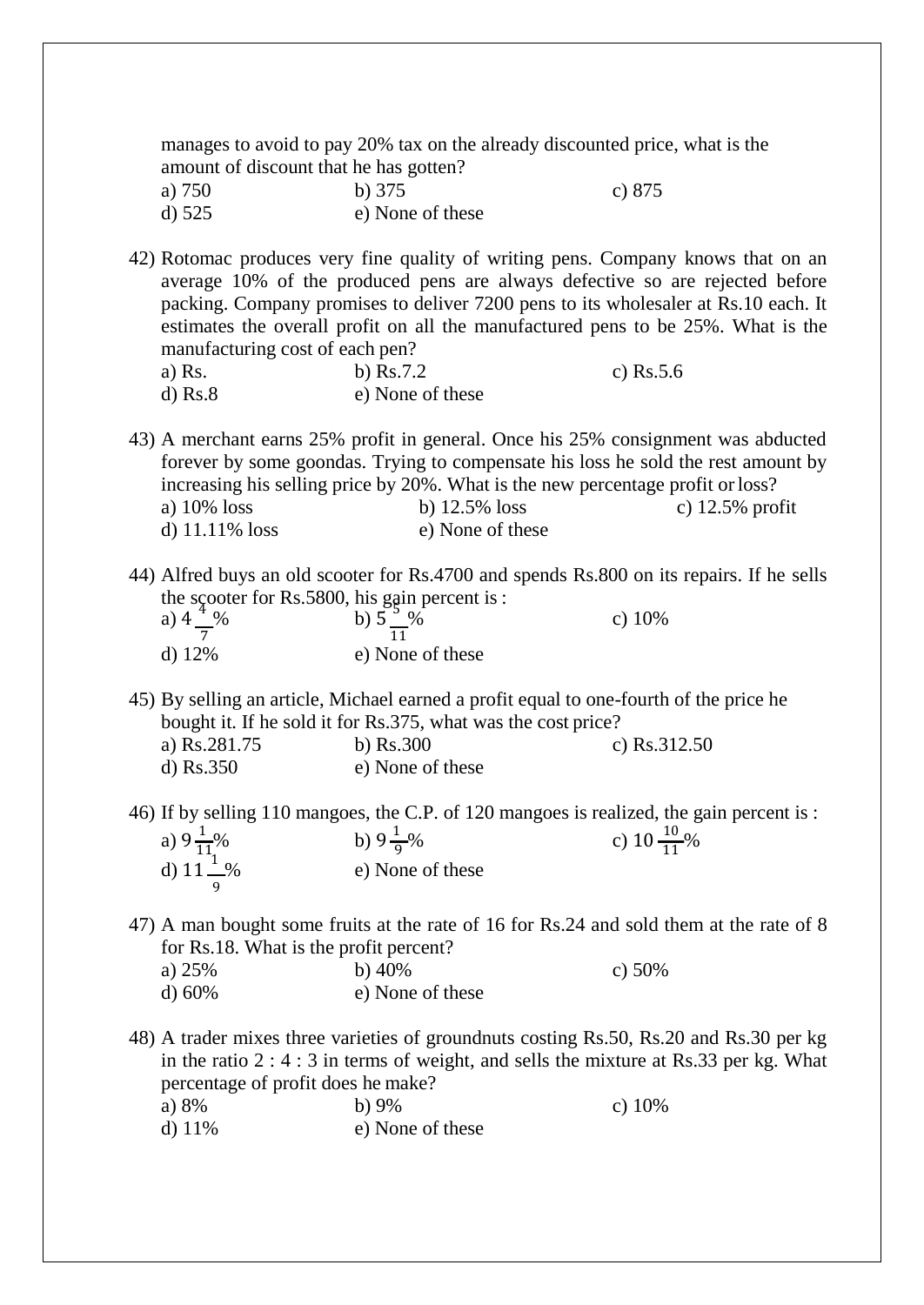| a) Rs.850<br>d) $Rs.950$                           | 49) A bought a radio set and spent Rs.110 on its repairs. He then sold it to B at 20%<br>profit, B sold it to C at a loss of 10% and C sold it for Rs.1188 at a profit of 10%.<br>What is the amount for which A bought the radio set?<br>b) Rs.890<br>e) None of these                                                                          | c) Rs.930   |
|----------------------------------------------------|--------------------------------------------------------------------------------------------------------------------------------------------------------------------------------------------------------------------------------------------------------------------------------------------------------------------------------------------------|-------------|
| profit is 20%, the selling price is:               | 50) The difference between the cost price and sale price of an article is Rs.240. If the                                                                                                                                                                                                                                                         |             |
| a) Rs.1440                                         | b) Rs.1400                                                                                                                                                                                                                                                                                                                                       | c) Rs.1600  |
| d) Rs.1800                                         | e) None of these                                                                                                                                                                                                                                                                                                                                 |             |
|                                                    | 51) A businessman sold $\frac{2}{3}$ of his stock at a gain of 20% and the rest at a gain of 14%.                                                                                                                                                                                                                                                |             |
|                                                    | The overall percentage of gain to the businessman is :                                                                                                                                                                                                                                                                                           |             |
| a) 12%                                             | $b)$ 17%                                                                                                                                                                                                                                                                                                                                         | c) $18%$    |
| d) $20%$                                           | e) None of these                                                                                                                                                                                                                                                                                                                                 |             |
|                                                    | 52) A shopkeeper offers 2.5% discount on cash purchases. What cash amount would<br>Rohan pay for a cycle, the marked price of which is Rs.650?                                                                                                                                                                                                   |             |
| a) Rs.633.25                                       | b) $Rs.633.75$                                                                                                                                                                                                                                                                                                                                   | c) $Rs.634$ |
| d) $Rs.635$                                        | e) None of these                                                                                                                                                                                                                                                                                                                                 |             |
| to a single reduction of :<br>a) $40%$<br>d) $50%$ | 53) A manufacturer offers a 20% rebate on the marked price of a product. The retailer<br>offers another 30% rebate on the reduced price. The two reductions are equivalent<br>$b)$ 44%<br>e) None of these                                                                                                                                       | c) $46%$    |
|                                                    | 54) A trader marked the price of his commodity so as to include a profit of 25%. He<br>allowed discount of 16% on the marked price. His actual profit was:                                                                                                                                                                                       |             |
| a) $5%$                                            | b) 9%                                                                                                                                                                                                                                                                                                                                            | c) $16%$    |
| d) $25%$                                           | e) None of these                                                                                                                                                                                                                                                                                                                                 |             |
| price by:<br>a) 20%                                | 55) A tradesman gives 4% discount on the marked price and gives 1 article free for<br>buying every 15 articles and thus gains 35%. The marked price is above the cost<br>b) $39%$                                                                                                                                                                | c) $40%$    |
| d) 50%                                             | e) None of these                                                                                                                                                                                                                                                                                                                                 |             |
|                                                    |                                                                                                                                                                                                                                                                                                                                                  |             |
| profit percentage?                                 | 56) A dishonest dealer purchases goods at 20% discount of the cost price of Rs. x and<br>also cheats his wholesaler by getting 20% extra through false weighing, per kg.<br>Then he marks up his goods by 80% of x, but he gives a discount of 25% besides he<br>cheats his customer by weighing 10% less than the required. What is his overall |             |
| a) 125%                                            | b) $100%$                                                                                                                                                                                                                                                                                                                                        | c) 98.66%   |
| d) $120%$                                          | e) None of these                                                                                                                                                                                                                                                                                                                                 |             |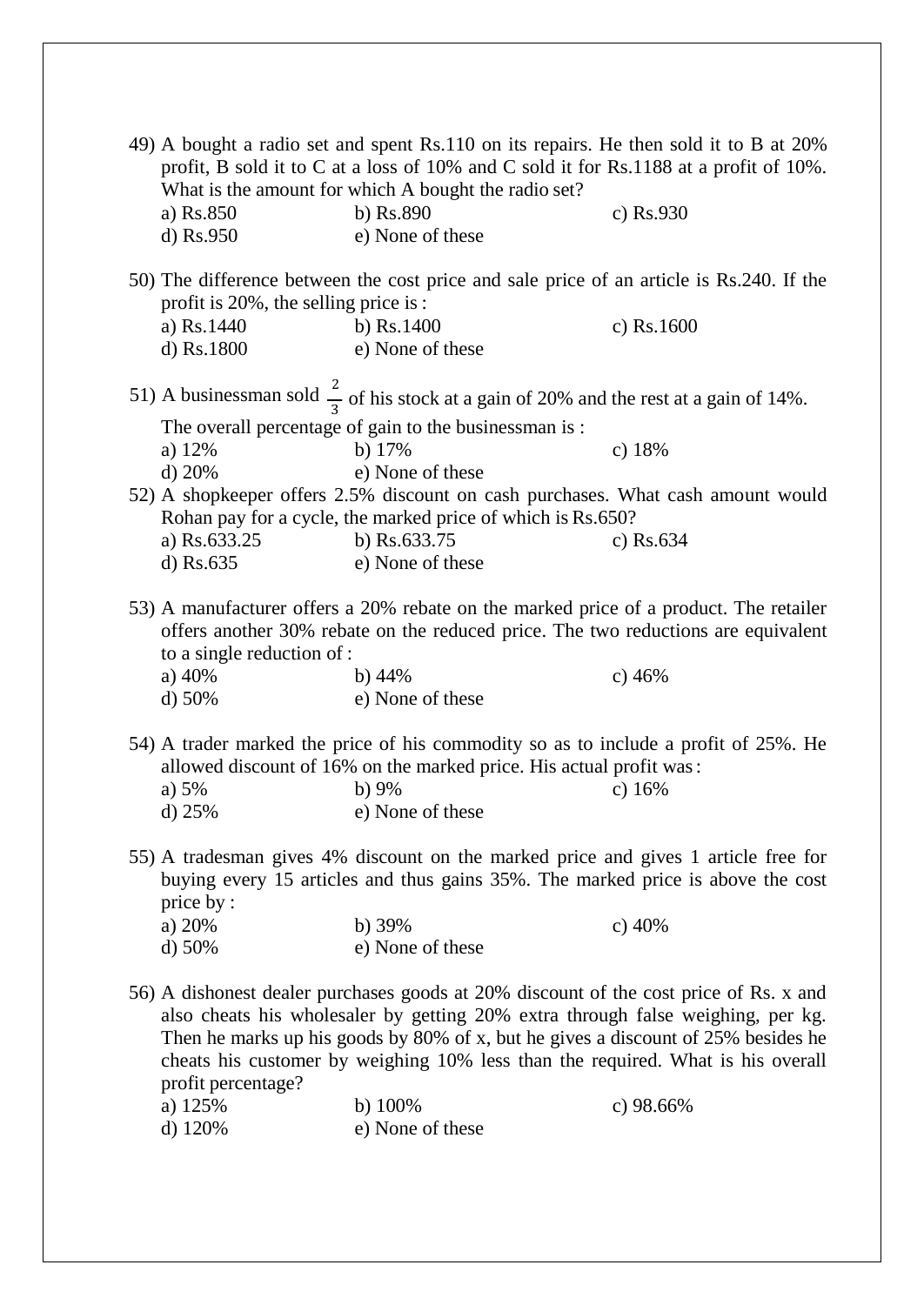57) Titan sells a wrist watch to a wholesaler making a profit of 10%. The wholesaler, in turn, sells it to the retailer making a profit of 10%. A customer purchases it by paying Rs.990. Thus, the profit of retailer is  $2\frac{3}{11}$ %. What is the cost incurred by the Titan to produce it? a) 768 b) 750 c) 800<br>d) 820 e) None of these e) None of these

## **Solutions:**

1. Option C

 $S.P.$ 

= 85% of Rs.1400  
= Rs. 
$$
\left[\frac{85}{100} \times 1400\right]
$$
  
= Rs.1190

2. Option D

C.P. 
$$
=
$$
 Rs.  $\left[\frac{100}{75} \times 34.80\right]$   
= Rs.46.40

3. Option C

C.P. of toy  
\n= Rs. 
$$
\left[\frac{375}{12}\right]
$$
  
\n= Rs.31.25  
\nS.P. of 1 toy  
\n= Rs.33  
\n=  $\left[\frac{1.75}{31.25} \times 100\right]$ %  
\n=  $\left[\frac{28}{5}\right]$ %  
\n= 5.6%

4. Option A

85 : 9 = 105 : x  
\n
$$
x = [9 \times \frac{105}{80}]
$$
  
\n= Rs.11.81  
\nHence, S.P. per kg = Rs.11.81

5. Option C

Let the labeled price be Rs.x 88% of 80% of x

$$
= 704
$$
  
x =  $\left[ 704 \times 100 \times \frac{100}{88} \times 80 \right]$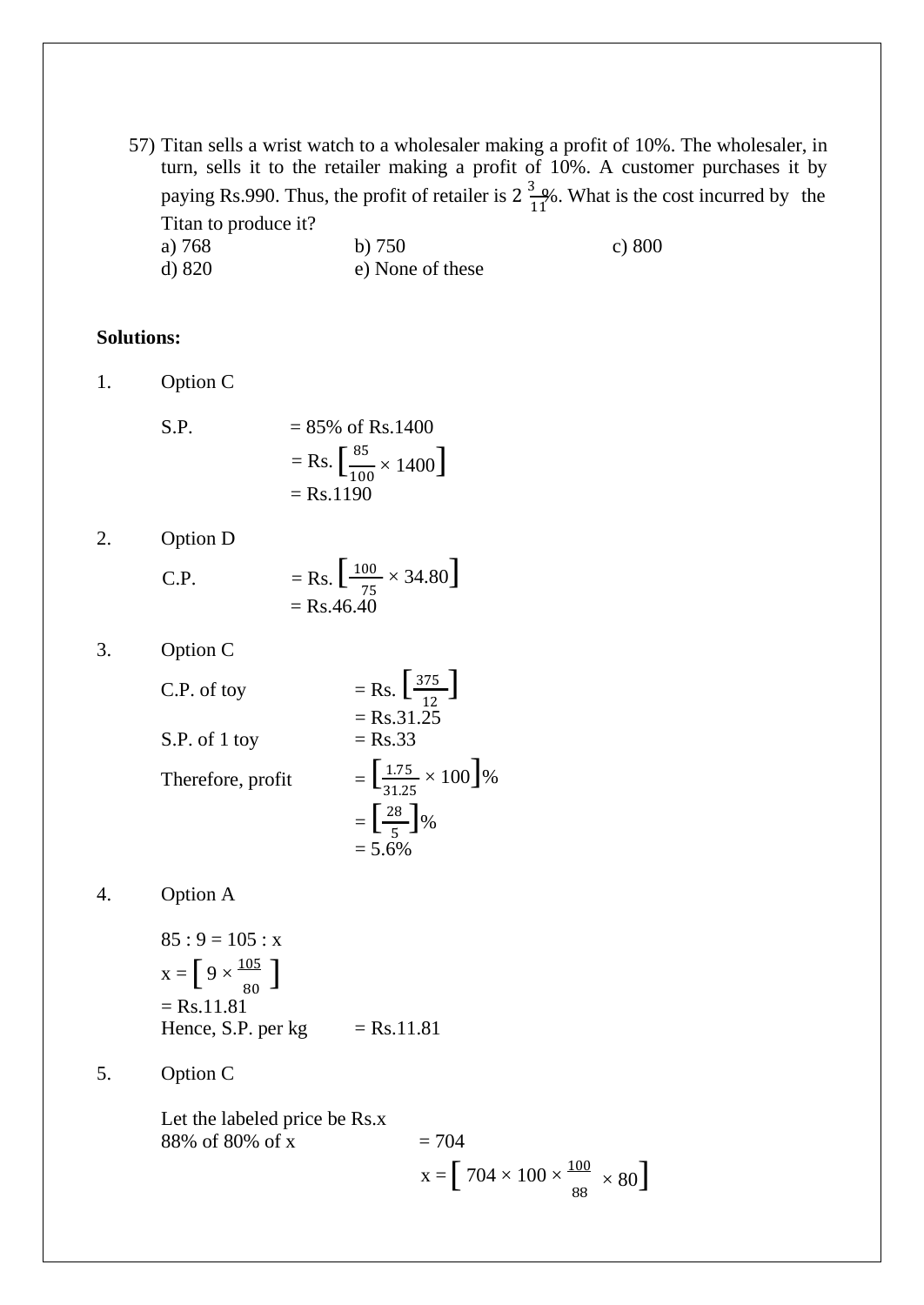6. Option A

Loss % 
$$
= \left(\frac{5}{10}\right)^2\%
$$

$$
= (0.5)^2\%
$$

$$
= 0.25\%
$$

7. Option C

C.P.   
\n= Rs. [80000 + 5000 + 1000]  
\n= Rs.86000  
\nS.P.   
\n= 12.5% of Rs.86000  
\n= Rs. [ 
$$
\frac{125}{100} \times 86000
$$
]  
\n= Rs.107500

8. Option C

C.P.   
\n= Rs. 
$$
\left[\frac{100}{122.50} \times 392\right]
$$
  
\n= Rs.  $\left[\frac{1000}{1225} \times 392\right]$   
\n= Rs. 320  
\nTherefore, profit = Rs. (392 - 320)  
\n= Rs. 72

9. Option A

Let the C.P. be Rs.x. Then  $x - 15$ x

$$
16\n= x - \frac{x}{16} = 15\n= \frac{15x}{16} = 15\nx = 16
$$

Therefore,  $C.P. = Rs.16$ 

10. Option C

Therefore, profit 
$$
= \left[\frac{200}{800} \times 100\right]\%
$$

$$
= 25\%
$$

11. Option A

Let the original price  $=$  Rs.100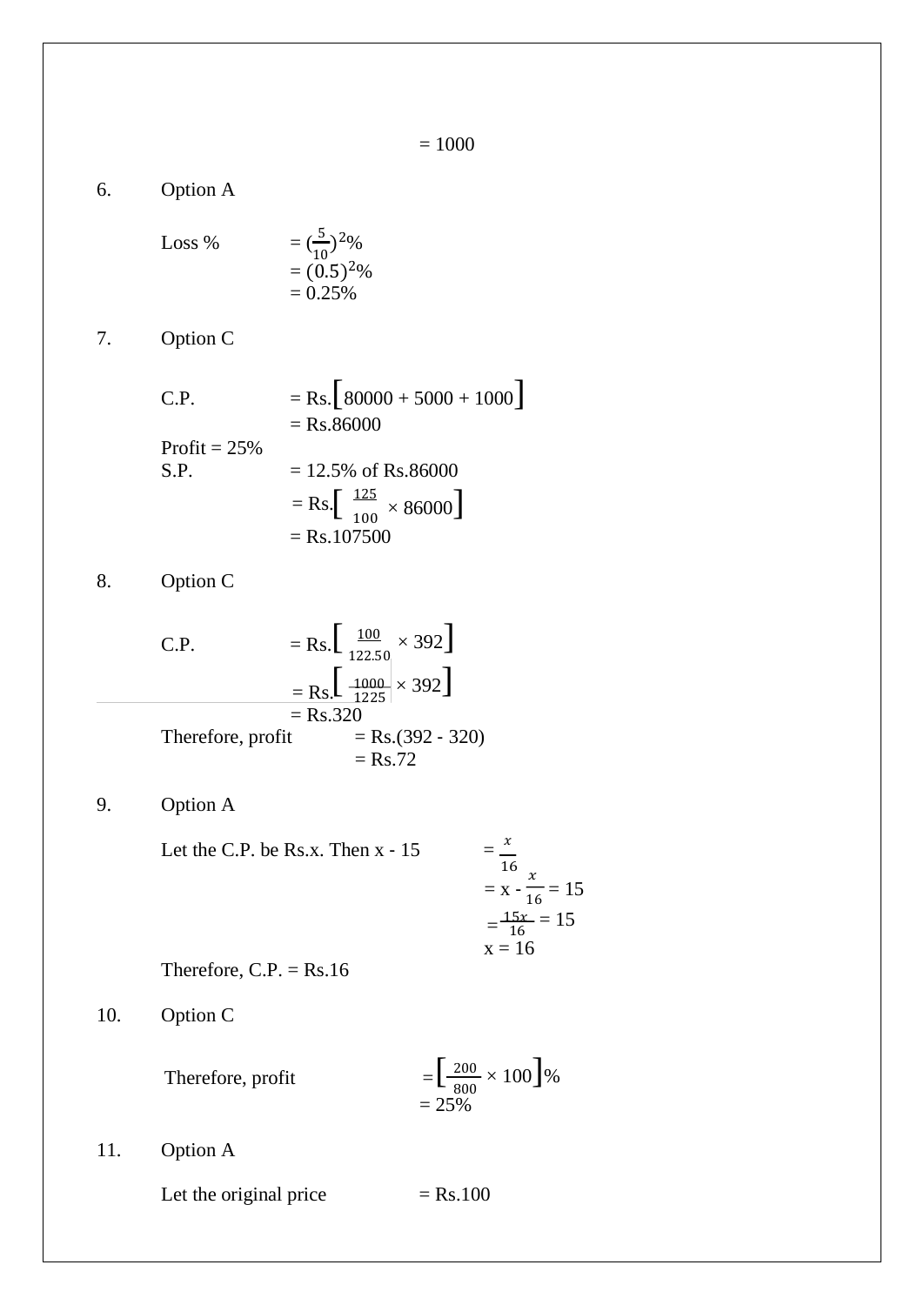|     | Then, C.P.                             |                           | $=$ Rs.90                                                                     |                                                                  |
|-----|----------------------------------------|---------------------------|-------------------------------------------------------------------------------|------------------------------------------------------------------|
|     | $S.P. = 130\% \text{ of Rs}.90$        |                           | $=$ Rs. $\left[\begin{array}{c} 130 \\ 100 \end{array} \times 90\right]$      |                                                                  |
|     | Required percentage                    |                           | $=$ Rs.117<br>$= (117 - 100)\%$<br>$= 17%$                                    |                                                                  |
| 12. | Option D                               |                           |                                                                               |                                                                  |
|     | Let C.P. be Rs.x<br>Then, 2% of x      |                           | $= (400 - 380)$<br>$\frac{20}{x}$<br>$\frac{x}{50}$ = 20<br>$x = 1000$        |                                                                  |
| 13. | <b>Option A</b>                        |                           |                                                                               |                                                                  |
|     | Let C.P.<br>Then, marked price<br>S.P. |                           | $=$ Rs.100<br>$=$ Rs.135<br>$=$ Rs.108                                        |                                                                  |
|     | Discount %                             |                           | $=\left[\frac{27}{135}\times100\right]\%$<br>$= 20%$                          |                                                                  |
| 14. | Option A                               |                           |                                                                               |                                                                  |
|     |                                        |                           | Let the labeled price be Rs.x. Then, 120% of $x = 2880$                       |                                                                  |
|     | Therefore                              |                           |                                                                               | $x = \left[2880 \times \frac{100}{120}\right]$<br>$= 2400$       |
|     | $C.P. = 85\%$ of Rs.2400               |                           |                                                                               | $=$ Rs. $\left[\frac{85}{100} \times 2400\right]$<br>$=$ Rs.2040 |
| 15. | Option B                               |                           |                                                                               |                                                                  |
|     | Gain %                                 | $= 1\%$                   | $=\left[\frac{0.70}{70}\times100\right]\%$                                    |                                                                  |
| 16. | Option B                               |                           |                                                                               |                                                                  |
|     | S.P.<br>Then profit                    | $=$ Rs.27.50<br>$= 10%$   |                                                                               |                                                                  |
|     | So, C.P.                               |                           | $=$ Rs. $\left[ \begin{array}{c} 100 \\ 110 \end{array} \right. \times 27.50$ |                                                                  |
|     | When S.P.                              | $=$ Rs.25<br>$=$ Rs.25.75 |                                                                               |                                                                  |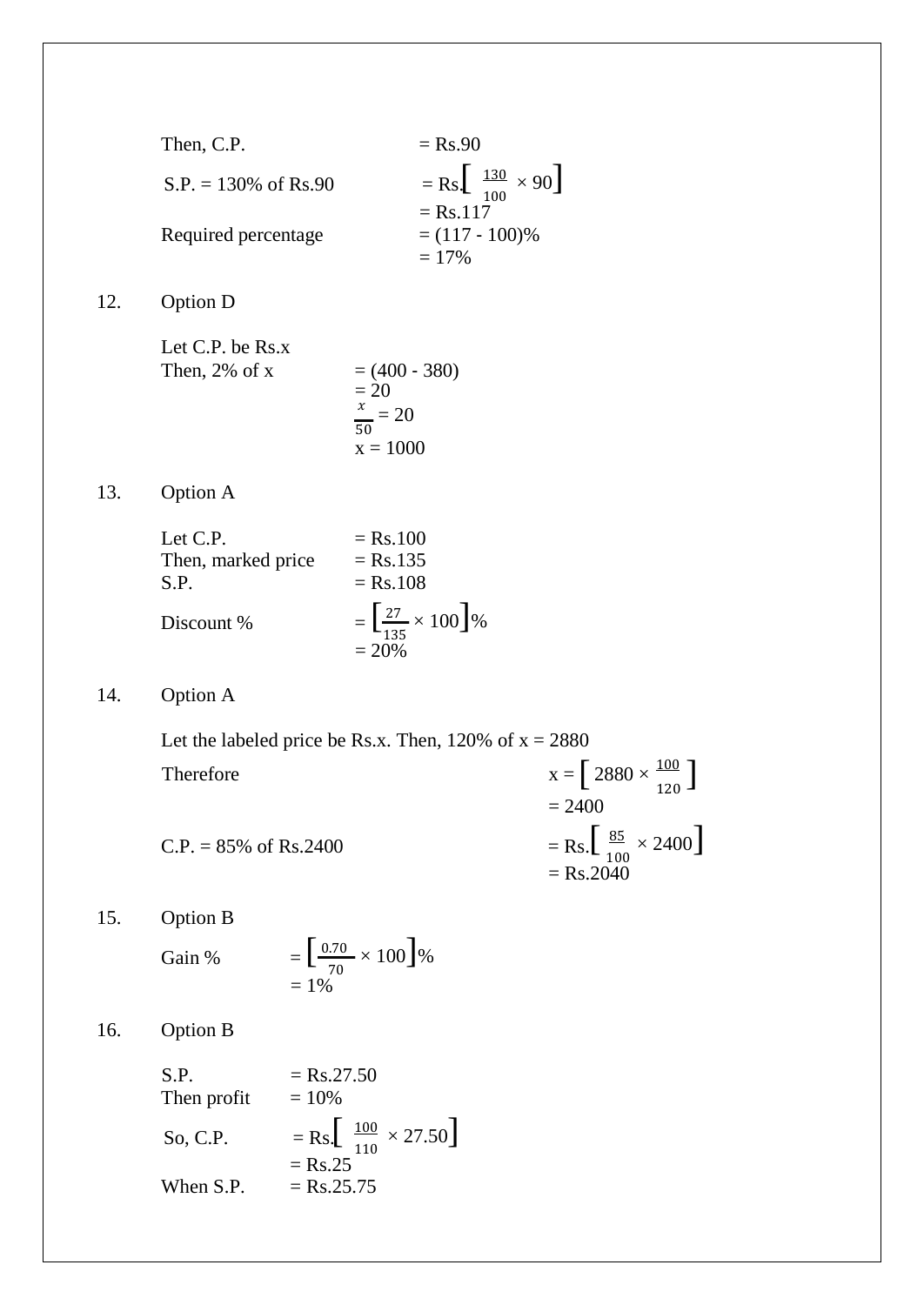Profit  
\n= Rs.(25.75 - 25)  
\n= Rs.0.75  
\nProfit  
\n=
$$
\left[\frac{0.75}{25} \times 100\right]%
$$
  
\n= 3%

# 17. Option A

| Cost price of all eggs       | $=$ Rs.100 $\times$ 1.2 $=$ Rs.120          |
|------------------------------|---------------------------------------------|
| Selling price of one egg     | $=\frac{15}{12}=1.25$                       |
| So, selling price of 96 eggs | $= 96 \times \frac{15}{12} = \text{Rs}.120$ |

# 18. Option B

 $SP = Rs.220, Loss = 12%$ Let  $CP = Rs.x$ Then  $SP = 88\%$  of CP  $220 = \frac{88}{100} \times x$  $x = 250$ Therefore cost price  $=$  Rs.250

# 19. Option C

 $MP = CP + %$  markup on CP  $= 300 + 300 \times \frac{20^{4}}{100}$  $MP = Rs.360$ 

## 20. Option D

Let the SP of 1 chocolate  $=$  Rs.1  $SP of 18 chocolates$  = Rs.18  $Loss = Rs.2$  $CP = SP + Loss$  $= 18 + 2 = Rs.20$ So, percentage  $loss = \frac{loss}{CP} \times 100$  $=\frac{2}{100} \times 100 = 10\%$ 20

21. Option A

Profit(%) = 
$$
\frac{goods \, left}{goods \, sold} \times 100 = \frac{15 - 12}{12} \times 100 = 25\%
$$

22. Option B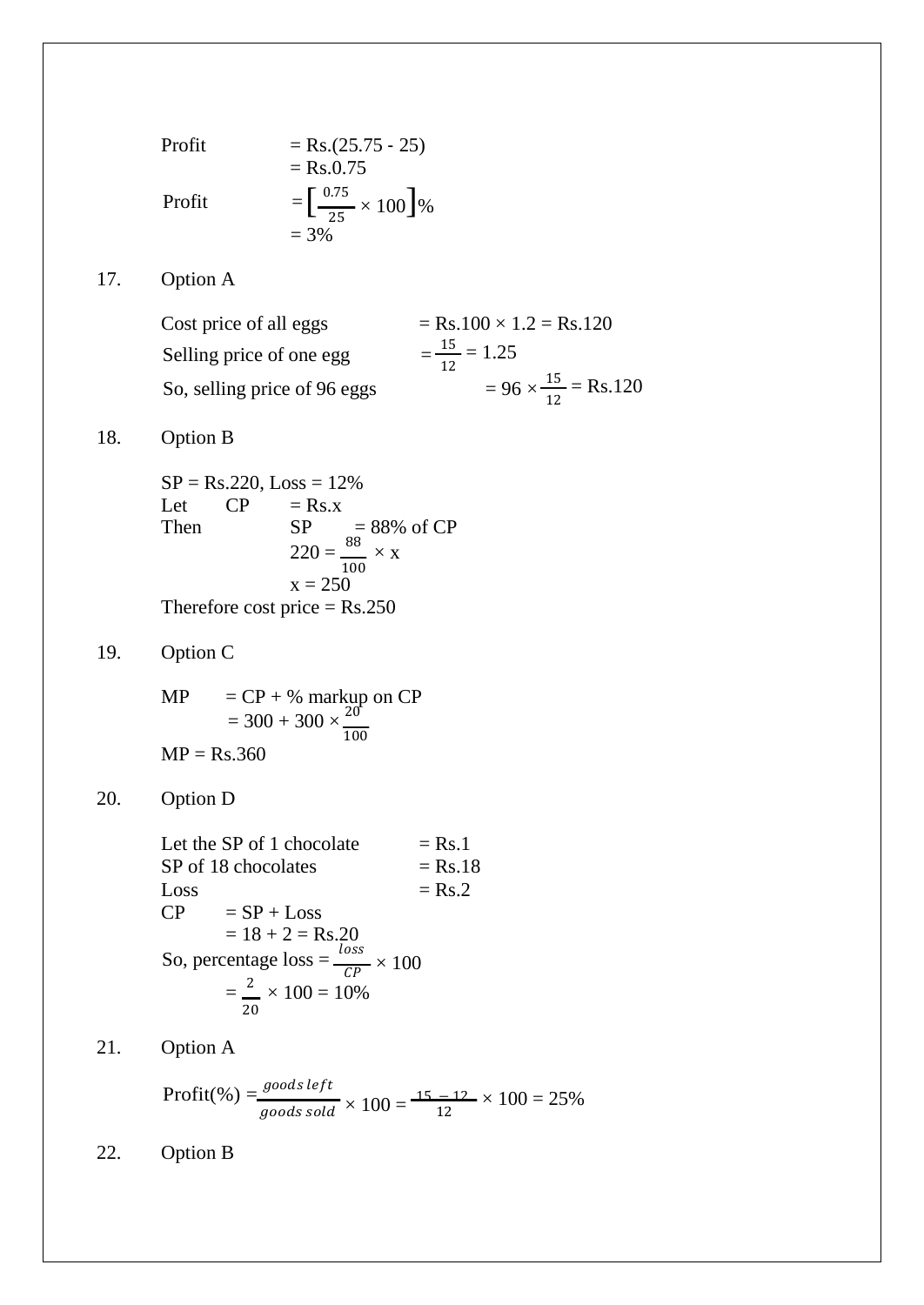$CP$  of 15 apples =  $SP$  of 20 apples  $CP \times 15 = SP \times 20$  $\frac{CP}{SP} = \frac{4}{3}$ So, you can see that  $CP > SP$ , therefore, there will be loss. Now consider  $CP = 4$ , then  $SP = 3$ So,  $loss = 1$  $Loss(\% )$ l  $\frac{1}{CP} \times 100$  $Loss = 25%$  $=\frac{1}{1} \times 100 = 25\%$ 4

- 
- 23. Option B

So, gain % =  $\left[\frac{3}{18} \times 100\right]$ Let CP of each article be Rs.1 Then, CP of 18 articles =  $Rs.18$ , SP of 18 articles =  $Rs.21$  $\frac{3}{18} \times 100$  % = 16  $\frac{2}{3}$ % 3

24. Option A

 $=$  Rs.  $\left[\begin{array}{l} 95 \\ 100 \times 90 \\ 100 \times 100 \end{array}\right] \times 100$  = Rs. 68.40 Let marked price be Rs.100 Then, Net S.P.  $= 95\%$  of 90% of 80% of Rs.100 So, required discount =  $(100 - 68.40) = 31.6%$ 

25. Option C

So, C.P.  $=$  Rs.  $\left[\frac{10}{6} \times 12\right] =$  Rs. 20; S.P. = Rs.  $\left[\frac{6}{4} \times 12\right] =$  Rs. 18 So, Loss%  $=$   $\frac{3}{20}$ Suppose, number of bananas bought = L.C.M. of 6 and  $4 = 12$  $\frac{3}{20} \times 100$ ]% = 10%

26. Option C

Let C.P., of whole be Rs. x  
\nC.P. of 
$$
\frac{3}{4}
$$
th = Rs.  $\frac{3x}{4}$ , C.P. of  $\frac{1}{4}$ th = Rs.  $\frac{x}{4}$   
\nTotal S.P. = Rs.  $\left[ (120\% \text{ of } \frac{3x}{4}) + \frac{x}{4} \right] = \text{Rs.} \left[ \frac{9x}{10} + \frac{x}{4} \right] = \text{Rs.} \frac{23x}{20}$   
\nGain = Rs.  $\left[ \frac{23x}{20} - x \right] = \text{Rs.} \frac{3x}{20}$   
\nSo, gain% =  $\left[ \frac{3x}{20} \times \frac{1}{x} \times 100 \right]$  % = 15%

27. Option C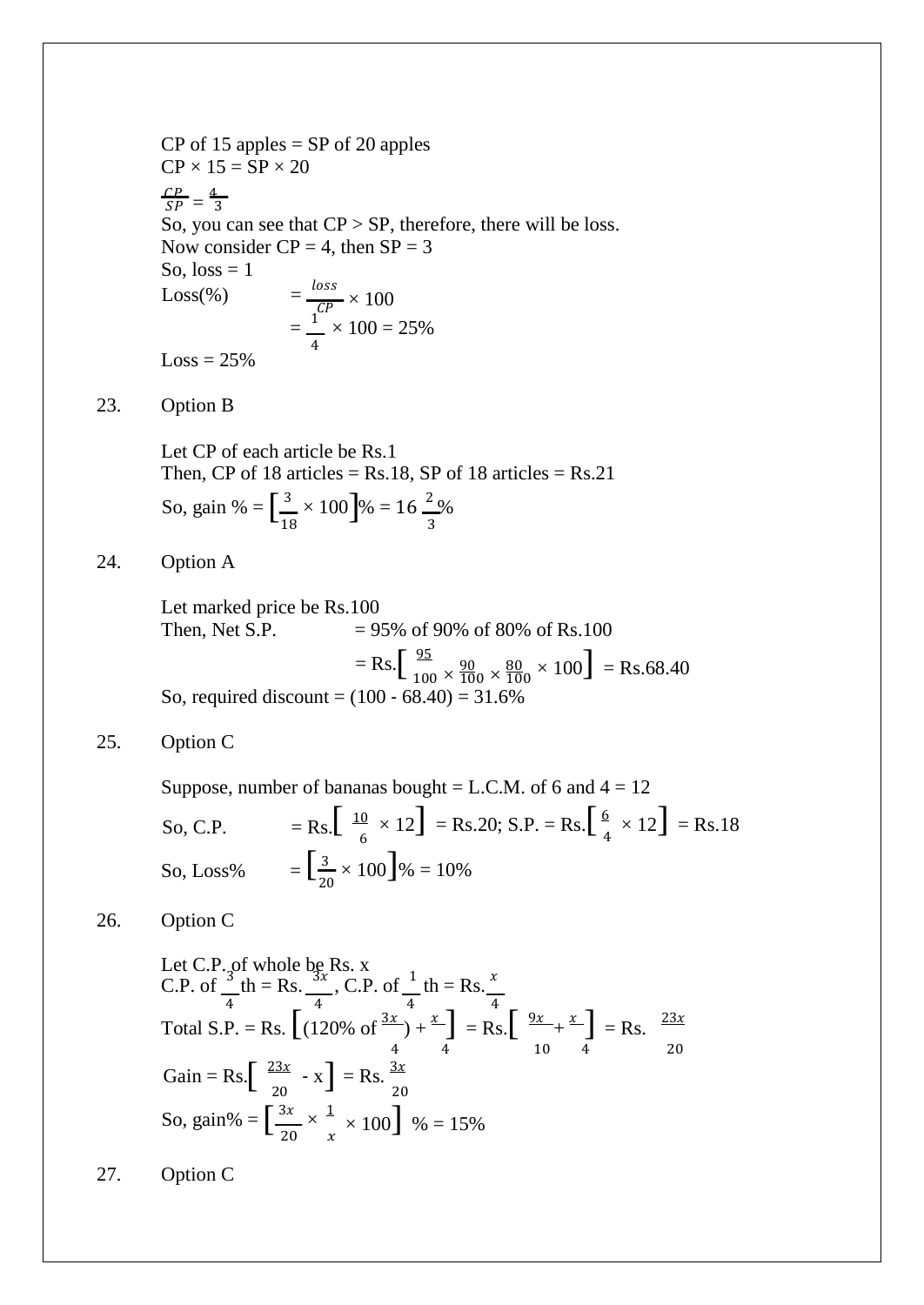S.P. = 116% of Rs.3000 = Rs.  $\left[\frac{116}{100} \times 3000\right]$  = Rs.3480 So, rate of S.P. of the mixture = Rs.  $\left[\frac{3480}{200}\right]$  per kg = Rs.17.40 per kg C.P. of 200 kg of mixture =  $Rs.(80 \times 13.50 + 120 \times 16) = Rs.3000$ 200

#### 28. Option A

Let the original price of the jewel be Rs.P and let the profit earned by the third seller be x%

Then,  
\n
$$
(100 + x)\% \text{ of } 125\% \text{ of } 120\% \text{ of } P = 165\% \text{ of } P
$$
\n
$$
\left[\begin{array}{cc}\n(100 + x) & 125 \\
100 & \times \frac{120}{100} \times P\end{array}\right] = \left[\begin{array}{cc}\n165 \times P\end{array}\right]
$$
\n
$$
(100 + x) = \left[\begin{array}{cc}\n165 \times 100 \times 100 \\
125 \times 120\n\end{array}\right] = 110
$$
\n
$$
x = 10\%
$$

29. Option D

Let C.P. be Rs. x. Then, (105% of x) - (80% of x) = 100 or 25% of  $x = 100$  $\text{So, } \frac{x}{4} = 100 \text{ or } x = 400$ So,  $C.P. = Rs.400$ 

30. Option B

10% of  $x = 15%$  of y, where  $x + y = 30000$  $\frac{x}{v} = \frac{3k}{2k}$  $y = 2k$ Hence, the difference  $= k = 6000$ 

31. Option C

Profit = Rs.(2602.58 - 2090.42) = Rs.512.16  
\nProfit% = 
$$
\left[\frac{512.16}{2090.42} \times 100\right] \%
$$
 =  $\left[\frac{512160}{209042} \times 10\right] \%$  = 24.5% = 25%

## 32. Option B

 $\frac{CP}{SP} = \frac{2}{3}$ So, profit%  $=\frac{1}{2}$  $\frac{1}{2} \times 100 = 50\%$ 

33. Option C

Let the MP of 1 kg tea be Rs.1, then CP of 20 kg with discount =  $20 \times 0.9 =$  Rs.18 Also 1 kg tea is free. So the retailer gets tea worth Rs.21 by paying Rs.18 only.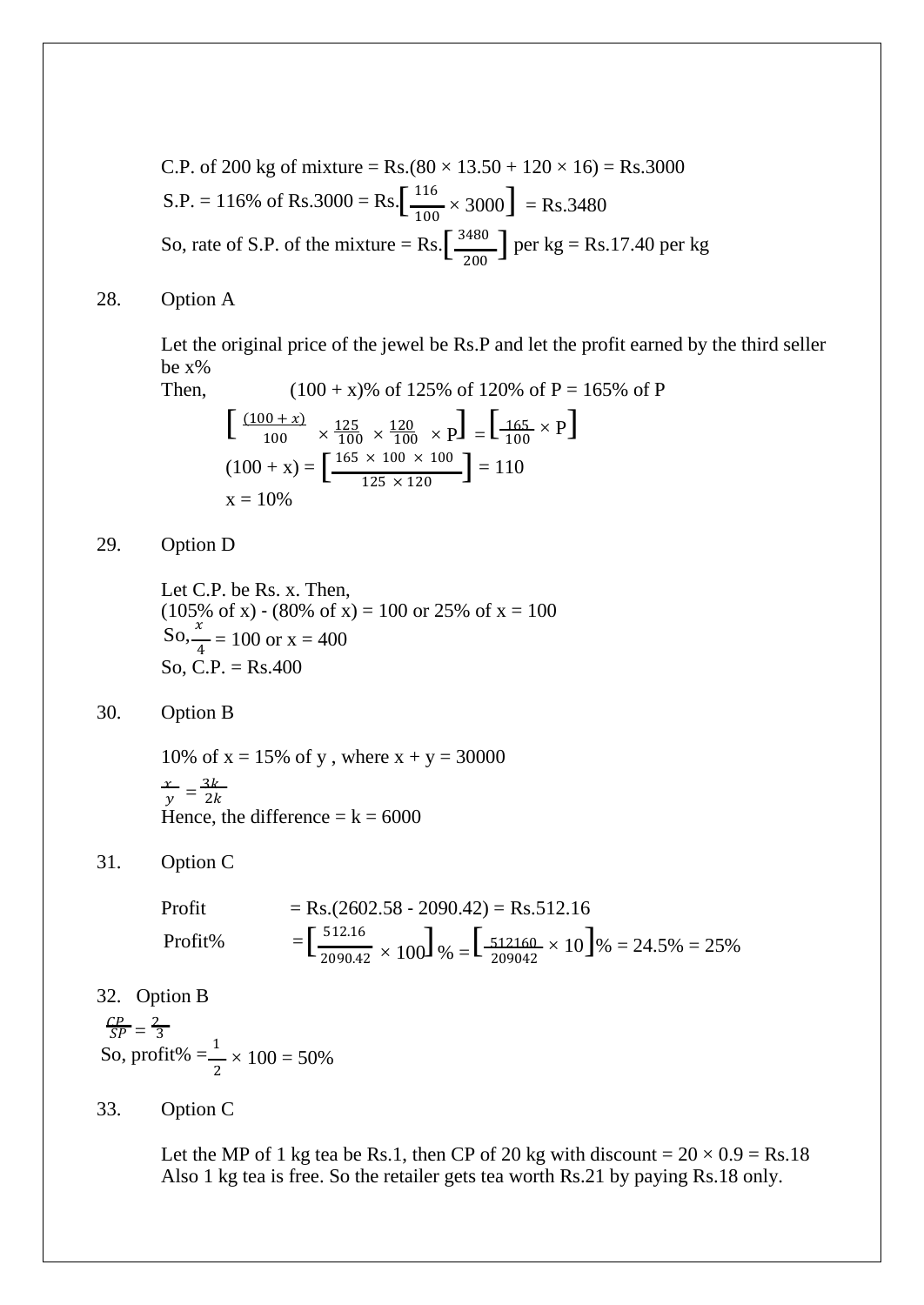Profit% = 
$$
\frac{q \text{ and } \text{left}}{\text{ good } \text{s} \text{ odd}} \times 100
$$
  
\n=  $\frac{21 - 18}{18} \times 100 = 16.66\%$   
\n34. Option A  
\nCP of A =  $\frac{1818}{0.9} = 2020$   
\nCP of B =  $\frac{1818}{1.01} = 1800$   
\n $\frac{CP \text{ of } A}{CP \text{ of } B} = \frac{2020}{1800} = \frac{101}{90}$   
\n35. Option B  
\n6.66% of MP = 25  
\nMP = 375  
\nSP = MP - 25 = 350  
\n36. Option C  
\nProfit% =  $\frac{25}{100} = \frac{120 + k}{880}$   
\nTherefore, net profit% =  $\frac{100}{1000} \times 100 = 10\%$   
\n37. Option A  
\nChange of 1 call in February =  $\frac{350}{150} = \frac{7}{34}$   
\nChange of 1 call in March =  $\frac{350}{250} = \frac{42}{25}$   
\n=  $\frac{420}{250} = \frac{42}{25}$   
\n% cheapest of a call in March =  $\frac{3}{25} = \frac{42}{25}$   
\n=  $\frac{420}{250} = \frac{42}{25}$   
\n=  $\frac{420}{250} = \frac{42}{25}$   
\n=  $\frac{420}{250} = \frac{42}{25}$   
\n=  $\frac{420}{250} = \frac{42}{25}$   
\n=  $\frac{420}{250} = \frac{42}{25}$   
\n=  $\frac{420}{250} = \frac{42}{25}$   
\n=  $\frac{420}{250} = \frac{42}{25}$   
\n=  $\frac{420}{250} = \frac{42}{25}$   
\n=  $\frac{420}{250} = \frac{42}{25}$   
\n=  $\frac{420}{250} = \frac{42}{25}$   
\n=  $\frac{42$ 

100 and the cost price of a diary be Rs.1 then, total cost incurred  $= 100 \times 1 = 100$ <br>Total sale price  $= 32 \times 0.75 + 60 \times 1.4 = 108$  $= 32 \times 0.75 + 60 \times 1.4 = 108$ Therefore,  $profit = Rs.8$ Thus, there is 8% profit

 $k = 100$ 

 $\frac{42}{25}$ 

 $- \times 100 = 28\%$ 

39. Option C

Profit% = 
$$
\frac{5}{95} \times 100 = 5.26\%
$$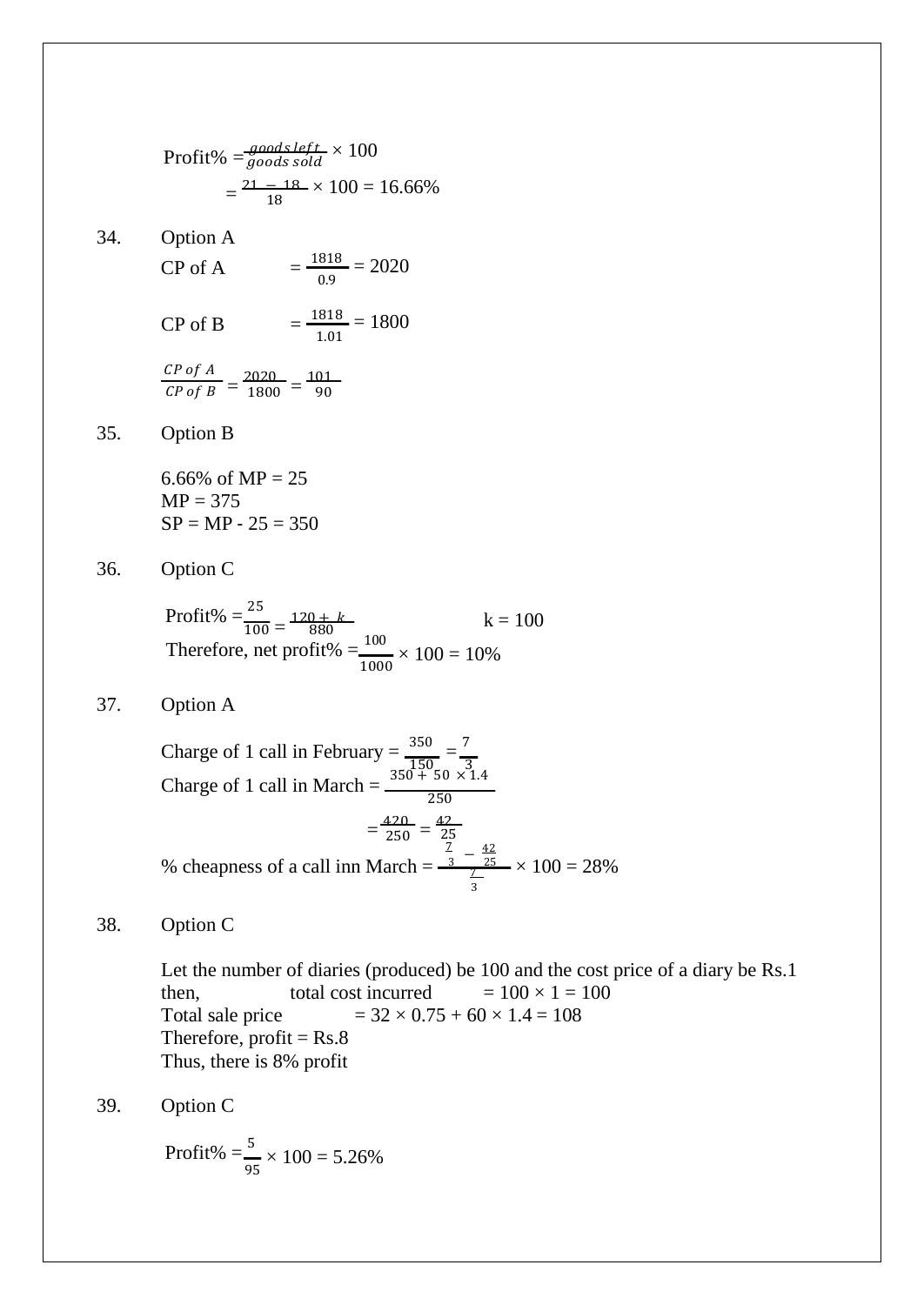40. Option C

 $CP = Rs.80 \left[ \frac{3200}{40} \right]$ Now SP of 40 books  $=$  CP of 40 books  $+$  SP of 8 books SP of 32 books  $=$  3200  $SP of 1 book = Rs.100$ So, required SP of 1 dozen books  $=$  Rs.1200

41. Option C

 $CP = 100$ , SP (with tax) = 120 New  $SP = 100 - 5 = 95$ So, effective discount =  $120 - 95 = 25$ So, at SP of 95  $\rightarrow$  discount = 25 And at SP of 3325  $\rightarrow$  discount =  $\frac{25}{95} \times 3325 = 875$ 

42. Option B

You must know that the company is able to deliver only 90% of the manufactured pens. So let k be the manufacturing price of a pen, then Total income (including 25% profit) =  $(8000 \times k) \times 1.25$ Also this same income is obtained by selling 90% manufactured pens at Rs.10 which is equal to  $7200 \times 10$ Thus,  $(8000 \times k)$  1.25 = 7200  $\times$  10  $K = Rs.7.2$  (90% of 8000 = 7200)

43. Option C

Let the CP of one article be Rs.1 Then the SP be Rs.1.25 Again the new SP be  $(1.25) \times 1.2 = 1.5$ Now, if he sell initially 100 articles, then  $CP = 100 \times 1 = Rs, 100$  $SP = 100 \times 1.25 = Rs.125$ New  $SP = 75 \times 1.5 = 112.5$  (since 25% articles were abducted) So, new profit percentage  $= 12.5\%$ 

44. Option B

 $\left[\frac{300}{5500} \times 100\right]$ C.P.  $=$  Rs. (4700 + 800) = Rs.5500; S.P. = Rs.5800 Gain % 5500  $\times 100$   $\% = 5\frac{5}{100}$ 11

45. Option B

$$
S.P. = C.P. + \frac{1}{4} C.P. = \frac{5}{4} C.P.
$$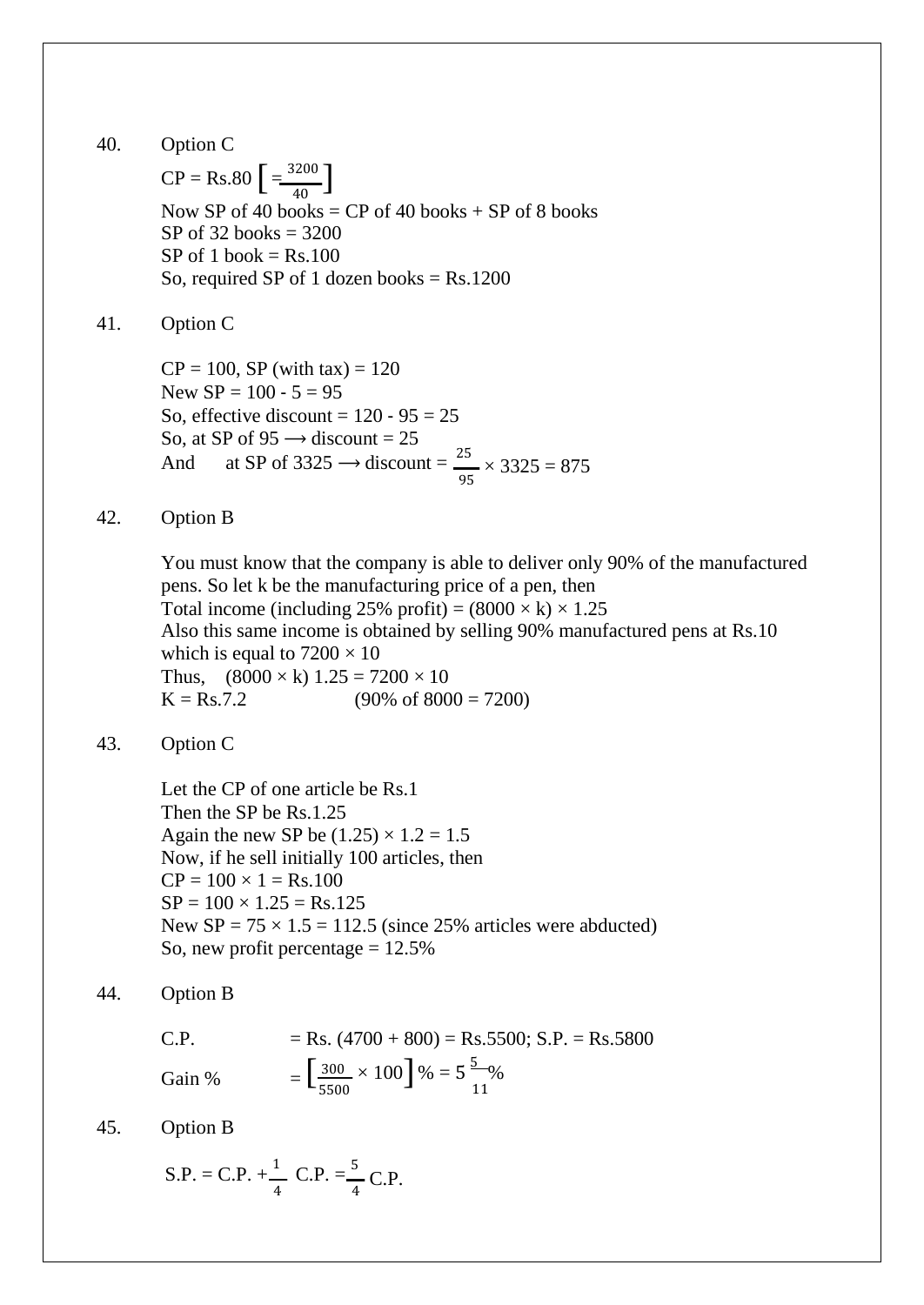So,  
\n
$$
\frac{5}{4}
$$
C.P. = 375  
\nC.P. = Rs.  $\left[375 \times \frac{4}{5}\right]$  = Rs.300

46. Option A

So, gain % =  $\left[\frac{10}{110} \times 100\right]$ Let C.P. of each mango be Rs.1 C.P. of 110 mangoes =  $Rs.110$ ; S.P. of 110 mangoes =  $Rs.120$  $\frac{10}{110}$  × 100  $\frac{1}{96}$  = 9  $\frac{1}{11}$ % 11

47. Option C

C.P. of 16 fruits = Rs.24 S.P. of 16 fruits = Rs.  $\left[\frac{18}{8} \times 16\right]$  = Rs.36 So, profit %  $=$   $\left[\frac{12}{24}\right]$ Suppose, number of fruits bought = L.C.M. of 16 and  $8 = 16$  $\frac{12}{24} \times 100$ ]% = 50%

48. Option C

So, profit % =  $\frac{27}{276}$ Suppose he bought 2 kg, 4 kg and 3 kg of the three varieties. C.P. of 9 kg = Rs.  $(2 \times 50 + 4 \times 20 + 3 \times 30) =$  Rs.270 S.P. of 9 kg = Rs.  $(9 \times 33)$  = Rs. 297  $\frac{27}{270} \times 100$ ]% = 10%

49. Option B

110% of 90% of 120% of A = 1188  $\frac{110}{100} \times \frac{90}{100} \times \frac{120}{100} A = 1188$  $\frac{1188}{1000} A = 1188$  $A = 1000$ So, A purchased it for Rs. (1000 - 110) Rs.890

50. Option A

So, C.P. = Rs.  $\left[\frac{6}{5} \times 1200\right] = \text{Rs}.1200$ Let the C.P. be Rs. x Then, S.P. = 120% of Rs.  $x = Rs$ .  $\left[x \times \frac{120}{120}\right] = Rs$ . So,  $\frac{6x}{5} - x = 240$ 100 5  $x = 1200$ S.P.  $1200 + 240 = 1440$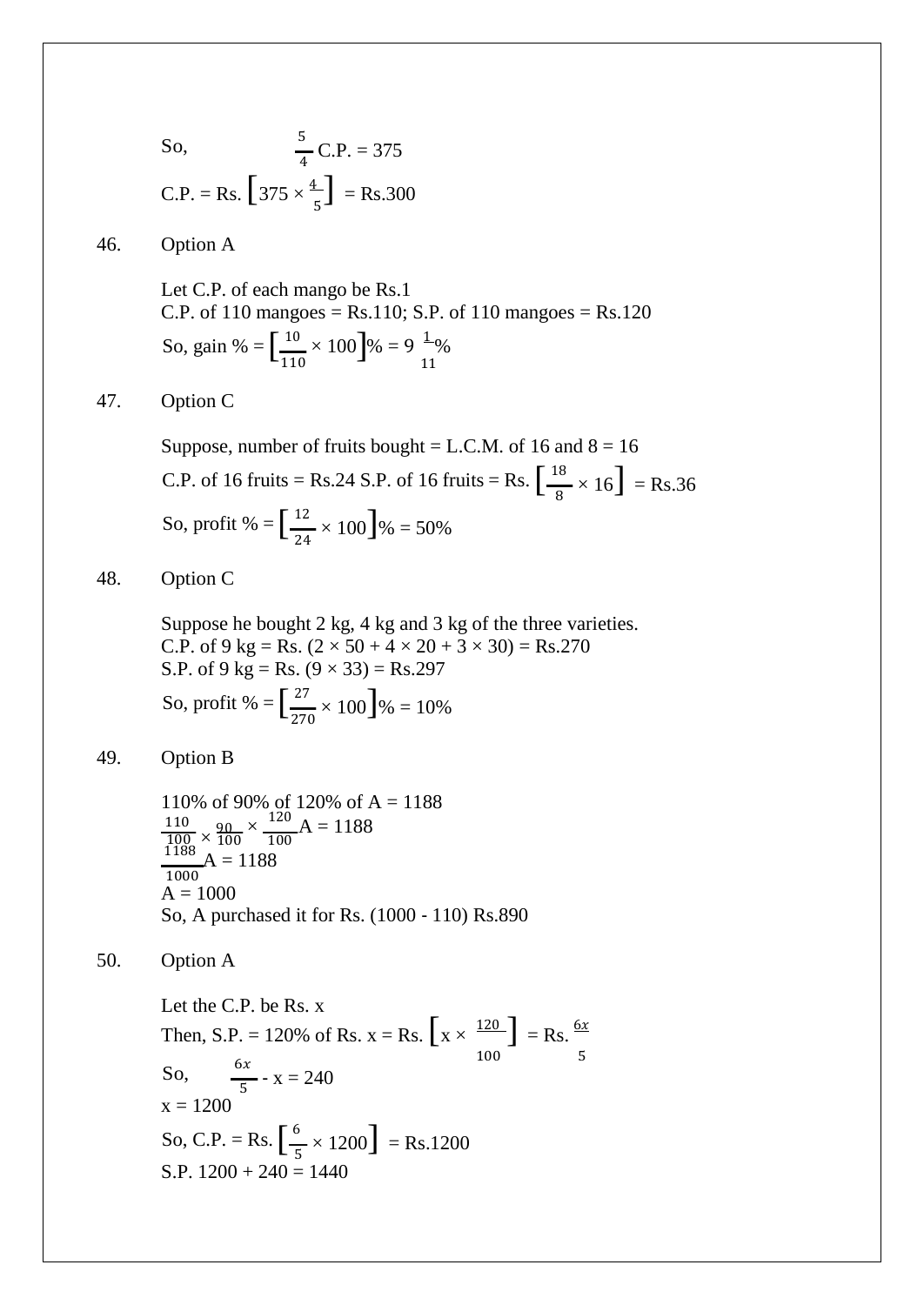51. Option C

Let C.P. of whole be Rs. x. C.P. of 
$$
\frac{2}{3}
$$
rd = Rs.  $\frac{2x}{3}$ , C.P. of  $\frac{1}{3}$ rd = Rs.  $\frac{x}{3}$   
Total S.P. = Rs.  $\left[ (120\% \text{ of } \frac{2x}{3} \right] + \left[ 114\% \text{ of } \frac{x}{3} \right] = \text{Rs.} \left[ \frac{4x}{5} + \frac{19x}{50} \right] = \text{Rs.} \frac{59x}{50}$   
Gain = Rs.  $\left[ \frac{59x}{50} - x \right] = \text{Rs.} \frac{9x}{50}$   
So, Gain  $\% = \left[ \frac{9x}{50} \times \frac{1}{x} \times 100 \right] \% = 18\%$ 

- 52. Option B S.P. = 97 $\frac{1}{2}$ % of Rs.650 = Rs.  $\left[\frac{195}{2} \times \frac{1}{2} \times 650\right]$  = Rs. 633.75 2 2 100
- 53. Option B

Let marked price be Rs.100 Then, Final S.P. = 70% of 80% of Rs.100 = Rs.  $\left[\frac{70}{5} \times \frac{80}{100}\right]$  = Rs.56 So, single discount =  $(100 - 56) = 44\%$ 100 100

54. Option A

S.P. = 84% of Rs.125 = Rs.  $\left[\frac{84}{100} \times 125\right]$  = Rs.105 Let C.P. be Rs.100. Then, marked price  $=$  Rs.125 So, profit % =  $(105 - 100) = 5%$ 

55. Option D

S.P. of 15 articles = Rs.  $\left[1600 \times \frac{135}{100}\right]$  = Rs.2160 If S.P. is Rs.144, marked price = Rs.  $\left[\frac{100}{96} \times 144\right]$  = Rs.150 Let the C.P. of each article be Rs.100 Then, C.P. of 16 articles = Rs.  $(100 \times 16)$  = Rs.1600 S.P. of each article = Rs.  $\frac{2160}{15}$  = Rs. 144 If S.P. is Rs.96, marked price  $=$  Rs.100 So, marked price = 50% above C.P.

56. Option A

Let the actual cost price of an article be Rs.1 (in place of x) Now, he purchases goods worth Rs.120 and pays Rs.80, since 20% discount is allowed. So, the CP =  $\frac{80}{5}$  =  $\frac{2}{5}$ 120 3